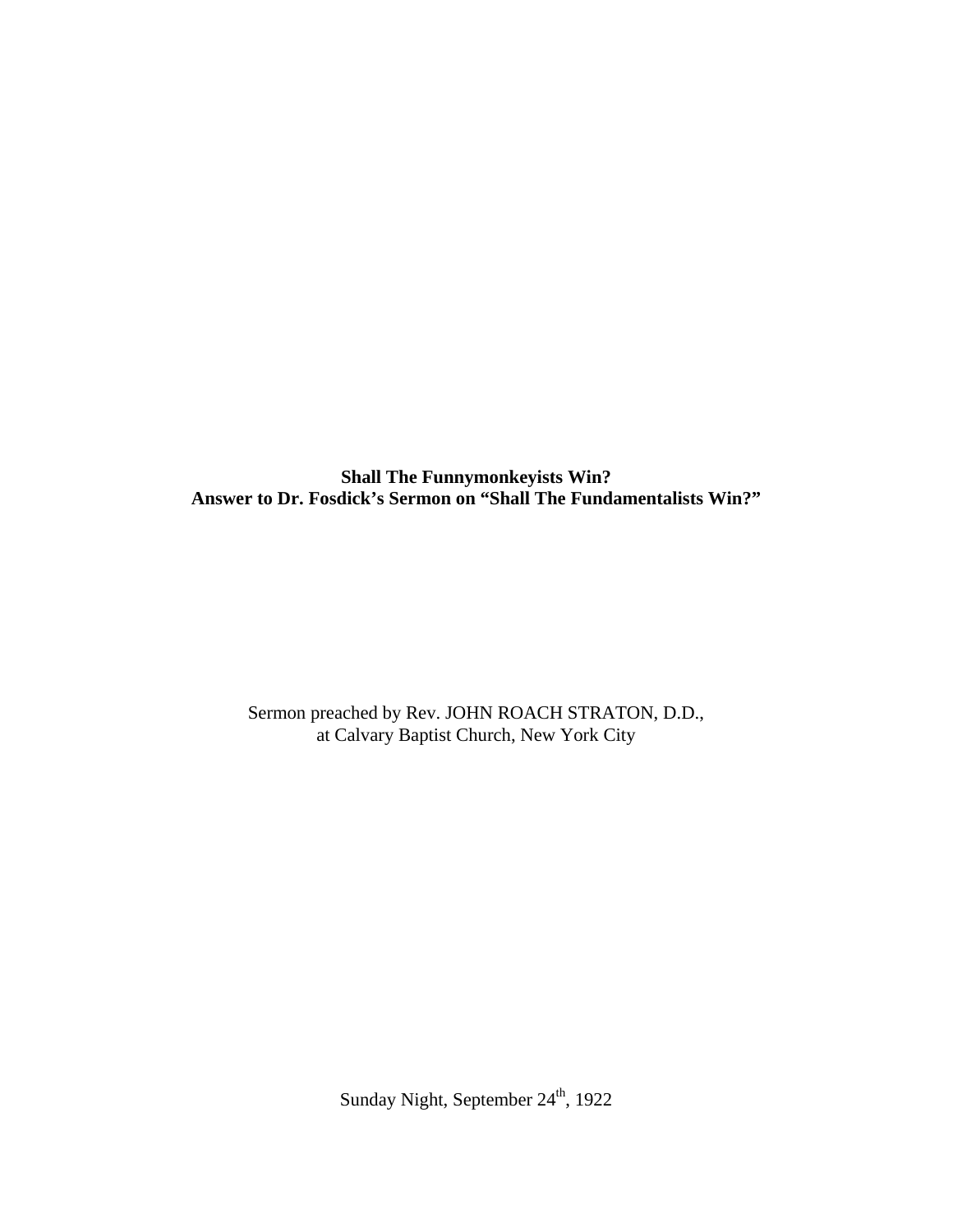Text: "And it came to pass, when Ahab saw Elijah, that Ahab said unto him, Art thou he that troubleth Israel? And he answered, I have not troubled Israel; but thou, and thy father's house, in that ye have forsaken the commandments of the Lord, and thou hast followed Baalim." 1 Kings 18:17-18.

Dr. Harry Emerson Fosdick, one of the pastors of the First Presbyterian Church of this city, preached recently on the subject: "SHALL THE FUNDAMENTALS WIN?" For his text, Dr. Fosdick very ingeniously and adroitly, though without regard for proper exegesis, turned some words of Gamaliel into a bit of gratuitous advice to the Fundamentalists of today not to fight against the rationalists and the radicals, lest they should later find that they had been opposing the truth and fighting God.

Dr. Fosdick charges that the Fundamentalists are trying to drive liberal minded people out of the evangelical churches. He says that "The Fundamentalists' program is essentially illiberal and intolerant," and then he gives a statement of the alleged beliefs of the Fundamentalists which is grossly unfair and untrue. It is nothing but a caricature. We simply do not hold to the crass, crude and mechanical formulas that he alleges. Where misrepresentation is so manifest, argument is not necessary, and I dismiss this aspect of the question with a simple denial.

#### THE REAL DISTURBERS OF ISRAEL.

 He also charges that the Fundamentalists are the people who are making the trouble in the churches today. His very first sentence is as follows: "This morning we are to think of the Fundamentalist controversy which threatens to divide the American churches, as though already they were not sufficiently split and riven." Throughout his sermon he runs on the assumption that those of us who still dare to believe the Bible as God's word and who hold to the great fundamental truths of revealed religion are the ones who are causing trouble and stirring up strife and splitting churches. But the truth is that the Fundamentalists are merely old-fashioned Christian believers, who are standing just where we have always stood. We are not on the offensive but on the defensive. We still persist in holding to the beliefs that our fathers held, and it is these religious revolutionists and rationalists within the ranks who are really disturbing and distressing the Christian brotherhood and dividing the churches into warring camps.

 The prophet Elijah rebuked King Ahab for his unbelief and his wrong living and pronounced a sentence of judgment upon him. Then, in obedience to God's command, Elijah hid himself and the judgment fell. The drought and famine came upon the land, even as Elijah had predicted, and Ahab sought everywhere for Elijah that he might destroy him. Finally, three years later, the Lord commanded Elijah to show himself unto Ahab, and so Elijah came out from his hiding place and sent word to Ahab, and it is written that Ahab went to meet Elijah. Then our text for this evening tells us that "It came to pass, when Ahab saw Elijah, that Ahab said unto him, Art thou he that troubleth Israel? And he answered, I have not troubled Israel; but thou, and thy father's house in that ye have forsaken the commandments of the Lord, and thou hast followed Baalim."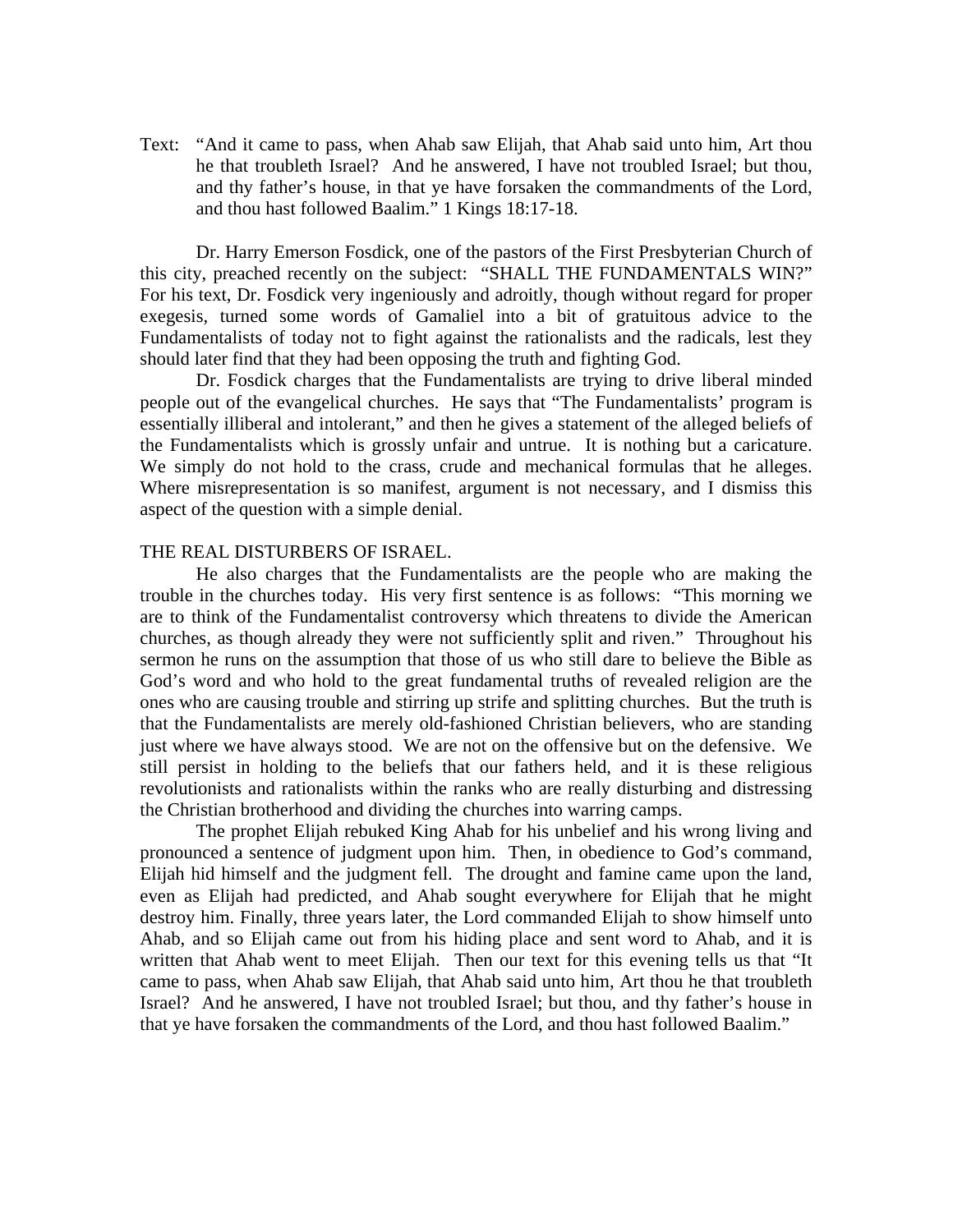### THE BAPTIST WRECK

 We charge that these religious radicals are the "disturbers of Israel" today. So far as our Baptist denomination is concerned, we were making marvelous progress until this radical propaganda fell like a blight upon our ranks. Through this insidious leadership which is seeking to beguile our people from the old paths of God's revealed truth, we have suffered immeasurably. Our forces have been divided and a debt of \$2,500,000 from the ill-fated "Inter Church World Movement" has been saddled upon us, for which vast sum of money we have received not one advantage or benefit, but only distress and disturbance and division. And on top of this, other millions of debt have been added by this wrong leadership. I say, therefore, to Dr. Fosdick tonight, and through him to the whole radical and revolutionary religious group of today: "We have not troubled Israel, but thou and thy father's house, in that ye have forsaken the commandments of the Lord, and thou hast followed Baalim."

 Yes, my friends, the trouble today is that these leaders have turned away from God's revealed word. They have forsaken His commandments. They have set their human consciousness above God's revelation as an authority. They have denied every essential tenet of the Christian faith, and so far as the Baptists are concerned, in the very hour when the world is clamoring for democracy and when Baptists have the greatest opportunity for success and for service that we have ever faced, this radicalism has been forced upon us, and confusion worse confounded has fallen into our ranks. Instead of the glorious victory that the times called for and that our opportunities warrant, we are having to retrench, and withdraw missionaries from the foreign field, and to cut down our program at every point. Thus the whole cause is suffering, and these radical men are the disturbers of Israel and the source of all these ills. I charge it home upon them tonight, without bitterness but with fidelity to the Lord who redeems us from sin, and to the Bible which is our guide, inspiration, and comfort.

### NO PERSONALITIES, BUT A NECESSARY FIGHT.

 In what I shall say concerning Dr. Fosdick and his sermon there will not be one single atom of personal malice or unkindness. There are many things about Dr. Fosdick to admire. Beyond any question, he has an unusually brilliant mind; and, as I shall show later, he, himself, is a victim of wrong religious teaching. I am also glad to recognize that his motives are good. Like Paul when he was persecuting the Christians, he no doubt thinks he is doing God a service by his radical and revolutionary propaganda. As to this, I shall let the facts speak for themselves, and when I have presented the facts, this great congregation can reach its own conclusions.

 Having disclaimed, then, any personal ill-feeling, I go on to say that all lovers of the faith are under obligation to meet the destructive errors of today, and to battle against them. When any of us dare to raise our voices in behalf of the faith, that has so blessed the human race in the days that are gone, immediately many people take the position we are "cantankerous," to use the word that Dr. Fosdick himself employs, and that we are bigoted and bitter, and, as Dr. Fosdick said, "illiberal" in our ideas, and "intolerant" in our attitude. Because Galileo and other scientists suffered persecution at the hands of superstitious and grossly immoral monks during the dark ages, therefore, we are expected to accept without protest every half-baked theory that skeptical theologians or embryo "scientists" present! To some, the greatest crime of today is to stand true to God and His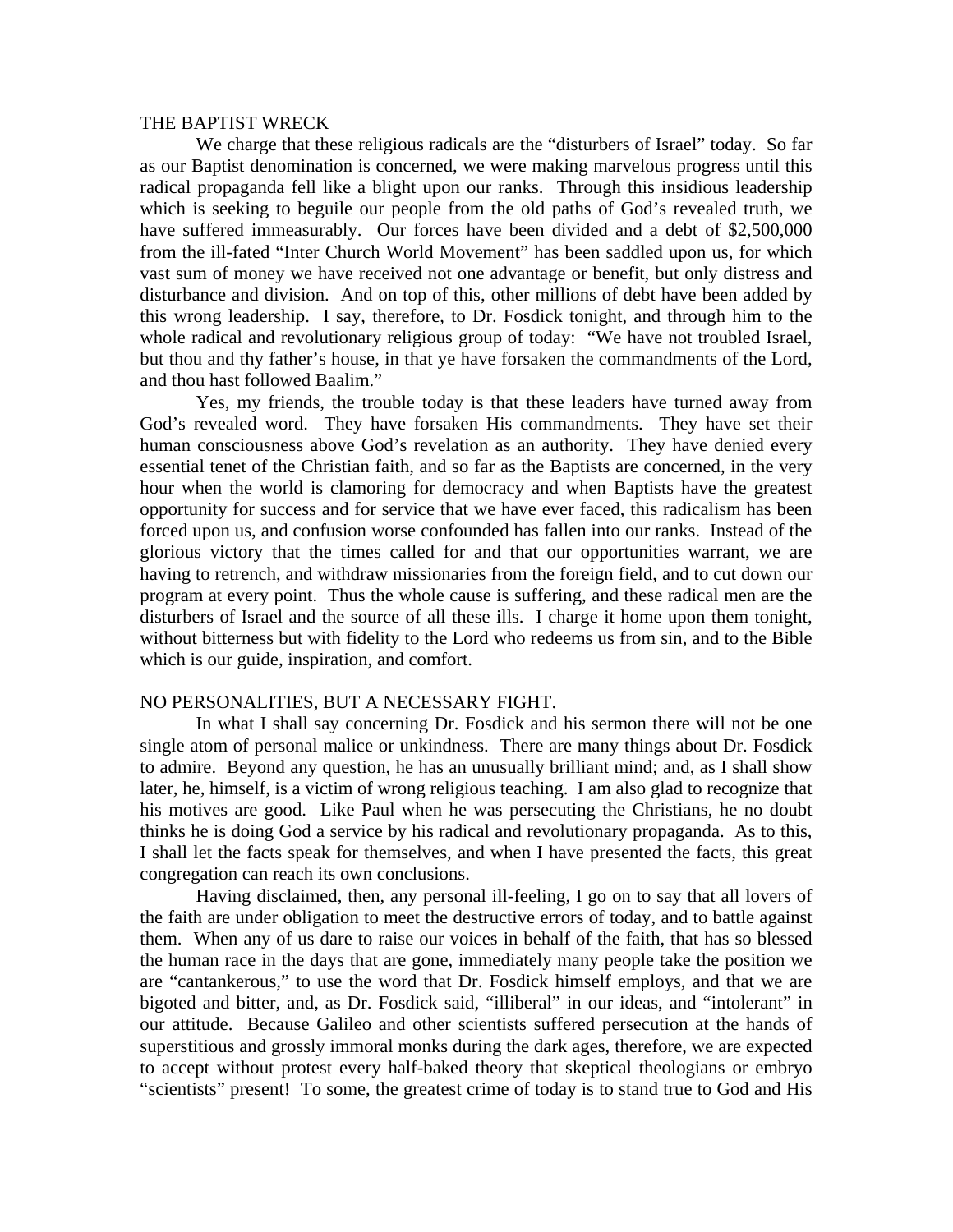Word. Some seem to think that, as a matter of course, we should just supinely lie down without a contest and let the radicals take the field!

 This absurd viewpoint is sufficiently answered when we say that there rests upon the individual child of God a sacred responsibility, in this day of apostasy and in the midst of the ruin which unbelief has already spread around us, to proclaim the truths of God against such sophistries, and, as the Bible says, to "Contend earnestly for the faith once for all delivered to the saints." And this necessity is rendered the more imperative by the aggressiveness of the radicals. Dr. Fosdick not only preached this revolutionary sermon against the fundamentalist, but he went further and put it into pamphlet form and it is now being broadcasted all over the continent.

## SELF-EXPLOITING "SCHOLARSHIP"

While we will not deal in personalities, nevertheless, it is right that we should point out another false assumption upon which Dr. Fosdick founds his entire sermon, and that is the assumption of intellectual superiority on the part of the liberals and the radicals. This attitude invariably characterizes these dear brethren in their discussion of any mooted subject. They always look down upon us from the heights of a lordly superiority. So Dr. Fosdick speaks of the "great mass of new knowledge that has come into man's possession," as though those who hold to the old faith know nothing about this alleged new knowledge; and he caters to the vanity of immature minds by approaching them on the assumption that they really belong to a superior order of intelligence. Even while mildly warning them against passing harsh judgments on those who cling to the old faith, he, nevertheless, soothes their vanity and encourages their intellectual pride by speaking of "young, fresh minds" who are "holding new ideas" and who have "fought their way by intellectual and spiritual struggle to novel positions," as though there was some especial virtue in repudiating old faiths, and reaching new and novel positions.

 He tells us, then, that science treats a young man's mind "as though it were really important;" and then he gives us a statement of the patronizing way in which a "scientist" speaks to a young man as contrasted with the crude and narrow may in which he says the church speaks to the young man: 'Here is the universe challenging our investigation. Here are the truths which we have seen, so far. Come, study with us! See what we already have seen and the look further to see more, for science is an intellectual adventure for the truth.'" But science is not "an intellectual adventure for the truth." The Standard Dictionary defines science as "knowledge gained and verified by exact observation and correct thinking." That is what true science is, and much of the trouble today arises from wild adventuring after unverified guesses by such minds as Dr. Fosdick's. His saying "science is an intellectual adventure for the truth," is pretty rhetoric, but the trouble with it is that it is not true!

 This attitude is characteristic of all these radical crusaders, and it would be amusing if the stakes involved were not so holy and important. The false assumption in all of this is that we must cater to the spoiled vanity of the intellectually proud youngsters of today, whereas the Scriptures warn us against the "vainglory of life" and enjoin us to "humble ourselves under the might hand of God, that in due season we may be exalted." The Scripture further says: "Where is the scribe? Where is the disputer of this world? Hath not God made foolish the wisdom of this world? For after that in the wisdom of God the world by wisdom knew not God, it pleased God by the foolishness of preaching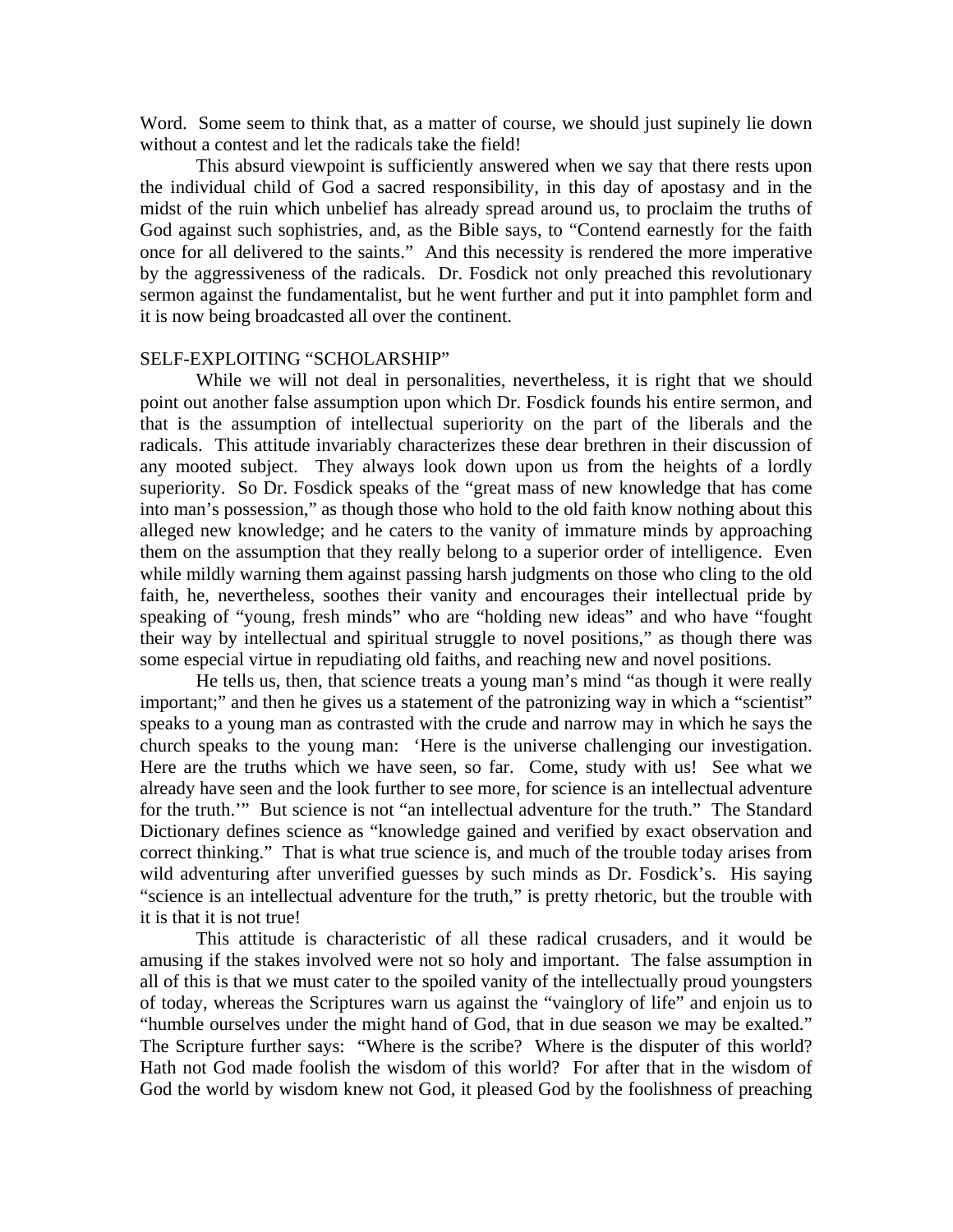to save them that believe. Because the foolishness of God is wise than men; and the weakness of God is stronger than men."

 Those of us who hold the old faith are patronizingly regarded by these "wise" men of today as antiquated. We belong back with the stage coach, the hoopskirt, and the flint lock rifle. We are not "modern men" unless we tear the Bible to pieces and reject the divine Christ it enshrines!

 Just let me say, in this connection, that this attitude of the religious radicals is no new thing. From the very beginning it was so. The devil came to our first parent, Eve, and appealed to her vanity. He told her that he had a newer and higher truth than God had given. God had said that if they ate of the forbidden fruit they should surely die, but the devil said: "Ye shall not surely die, but the devil said: "Ye shall not surely die: for God doth know that in the day ye eat thereof, then your eyes shall be opened, and ye shall be as gods, knowing good and evil." By this suave and oily flattery, her foolish mind was led astray, to her own undoing and the ruin of the race. And multitudes are being misled today by the devil parading in the guise of what the Bible terms "science, falsely so called" and a bogus "learning."

## NO QUARREL WITH REAL SCHOLARSHIP

 We have no quarrel with true scholarship, but great learning and profound scholarship always produce modesty and not self assertiveness and this attitude of lordly superiority. After Newton had discovered the law of gravitation, when he was being complimented on his scientific achievements, he said modestly that he had done but little, and that "he felt like a little child who had simply picked up a few pebbles beside the great ocean of truth," and Keppler, after his monumental achievements in the field of astronomy, exclaimed devoutly, "I have been thinking God's thoughts after Him."

 Yes, we all owe a debt of undying gratitude to devout scholarship, but we need not be unduly exercised by this swaggering, self-assertive, boastful "new learning," which arrogates to itself superior insight and which sneezes every time a German skeptic takes snuff!

 Those hypotheses and assumptions of the "new learning" which have set themselves in opposition to God's revealed truth are not accepted and proved facts, as Dr. Fosdick assumes. They are the subjects today of hot debate the world over. Not only is this true, but while scientific and philosophic theories and speculations are constantly changing, the great truths of revealed religion are still shining like fixed stars in the firmament of heaven; and despite the vanity and skepticism of this hour, Jesus Christ is "the same, yesterday, today, and forever!" I would point out to Dr. Fosdick the significant fact that while there is scarcely a scientific text-book which ten years old that is not already out of date, the Bible, after all these thousands of years, is still doing business at the old stand!

#### THE REAL ISSUE OF TODAY

 And this brings us, my friends, to the real issue of today. Everything that Dr. Fosdick says in this revolutionary sermon — and I shall quote him to show you just what his positions are — and everything that the other radicals are saying, is founded upon the assumption that the Bible can no longer be accepted and believed at its face value as a revelation from God.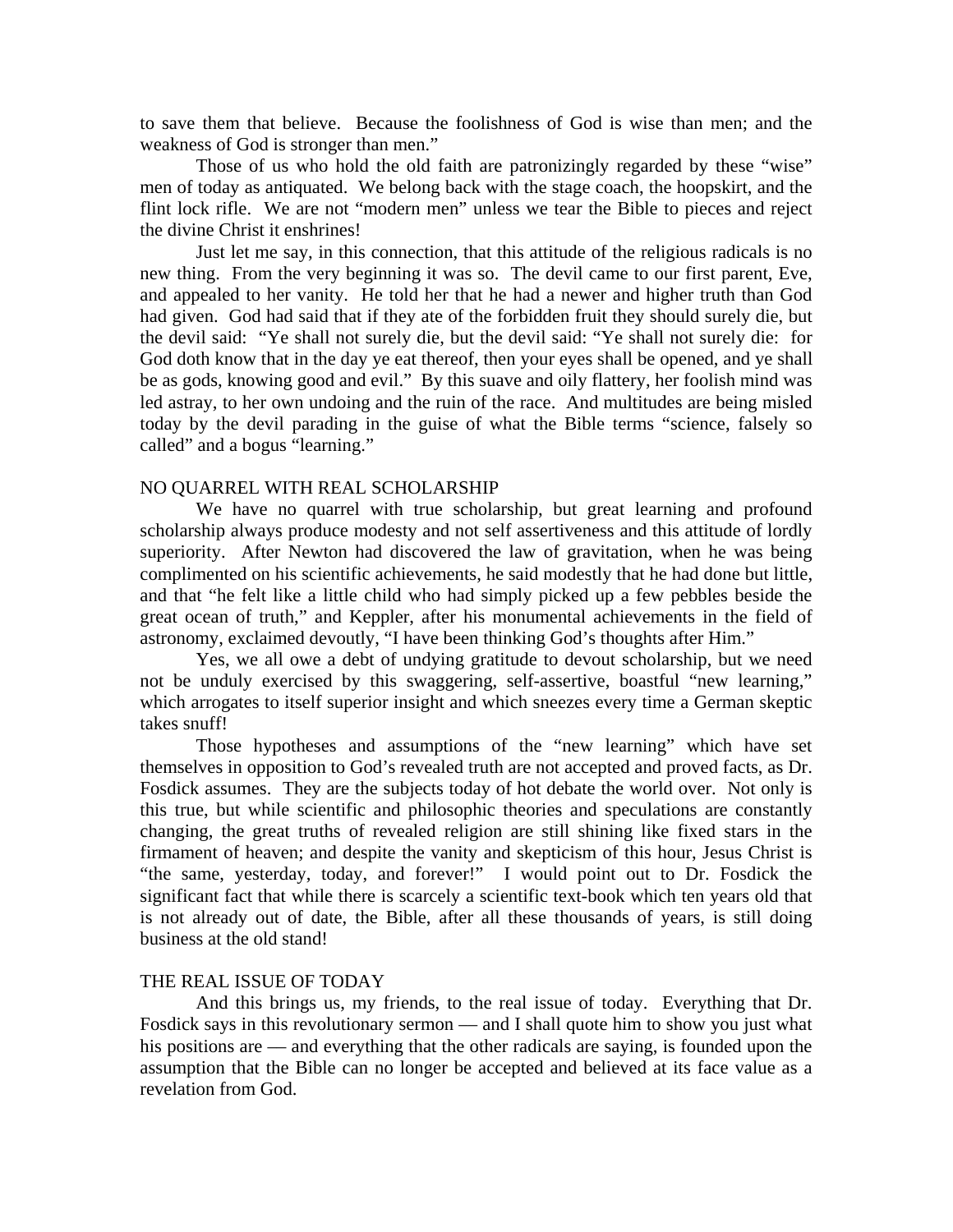The supreme religious issue of today is: *Do we believe God?* Not do we believe *about* God? Every man who has the capacity for thought believes something about some sort of God. The great question is: Do we believe God? Has God spoken? Is this Book a real revelation from a living God, and will we believe God as He speaks through the Book, and keep His Commandments? That is the great question today. If we do, then blessings and peace shall fall upon us, even as God has promised. If we do not, then the same wreck and ruin that fell upon ancient Israel, and the same destruction that came to Ahab because he departed from God's Word, will also come to us.

 Let us turn, then, to the teaching of Dr. Fosdick in this remarkable sermon. We can at least commend him for his frankness. He does not beat around the bush and hide his real thought in a fog-bank of verbal evasions. He faces the issues of today with manly frankness, and we are indebted to him because he has shown us plainly just how far the radical religious leaders of today have gone in their thinking.

 In this sermon against the Fundamentalists, he takes up four great doctrines of Christianity: the virgin birth, the inspiration of the Scriptures, the atonement of Jesus, and the second coming of our Lord. He rejects the Bible teaching on all of these great doctrines, because he frankly admits that he is speaking "from the viewpoint of liberal minds."

 Now, I wish to use parallel columns on Dr. Fosdick. I shall quote first enough of the teaching of the Bible on each one of these great doctrines to show it's position, and then, side by side with it, I shall quote Dr. Fosdick in rejecting the Bible view.

### THE VIRGIN BIRTH

 First, what does the Bible teach on the subject of the virgin birth? Beyond any question, the Bible explicitly teaches the miraculous conception and virgin birth of our Lord Jesus Christ. In Old Testament times the prophets, under inspiration of the Holy Spirit, had foreseen that the Messiah would be born of a virgin, and in a supernatural way. I will quote a few prophecies, first from the Old Testament, and then give some of the chief passages in the New Testament, that clearly and specifically teach the virgin birth. Side by side with that, I will quote Dr. Fosdick's repudiation of this clear teaching of the Bible, that we may see plainly just how completely he has cut away from the authority of God's Word.

## *THE BIBLE ON THE VIRGIN BIRTH*

 "Therefore the Lord himself shall give you a sign: Behold, a virgin shall conceive, and bear a son, and shall call his name Immanuel." (Isaiah 7:14).

 "For unto us a child is born, unto us a son is given; and the government shall be upon his shoulder: And his name shall be called Wonderful, Counselor, The Mighty God, The Everlasting Father, The Prince of Peace. Of the increase of his government and peace there shall be no end, upon the throne of David, and upon his kingdom, to order it, and to establish it with judgment and with justice from henceforth even for ever. The zeal of the Lord of hosts will perform this." (Isaiah 9:6-7).

THE ANNUNCIATION OF THE VIRGIN MARY AT NAZARETH. (Luke 1:26-38): "And in the sixth month the angel Gabriel was sent from God unto a city of Galilee,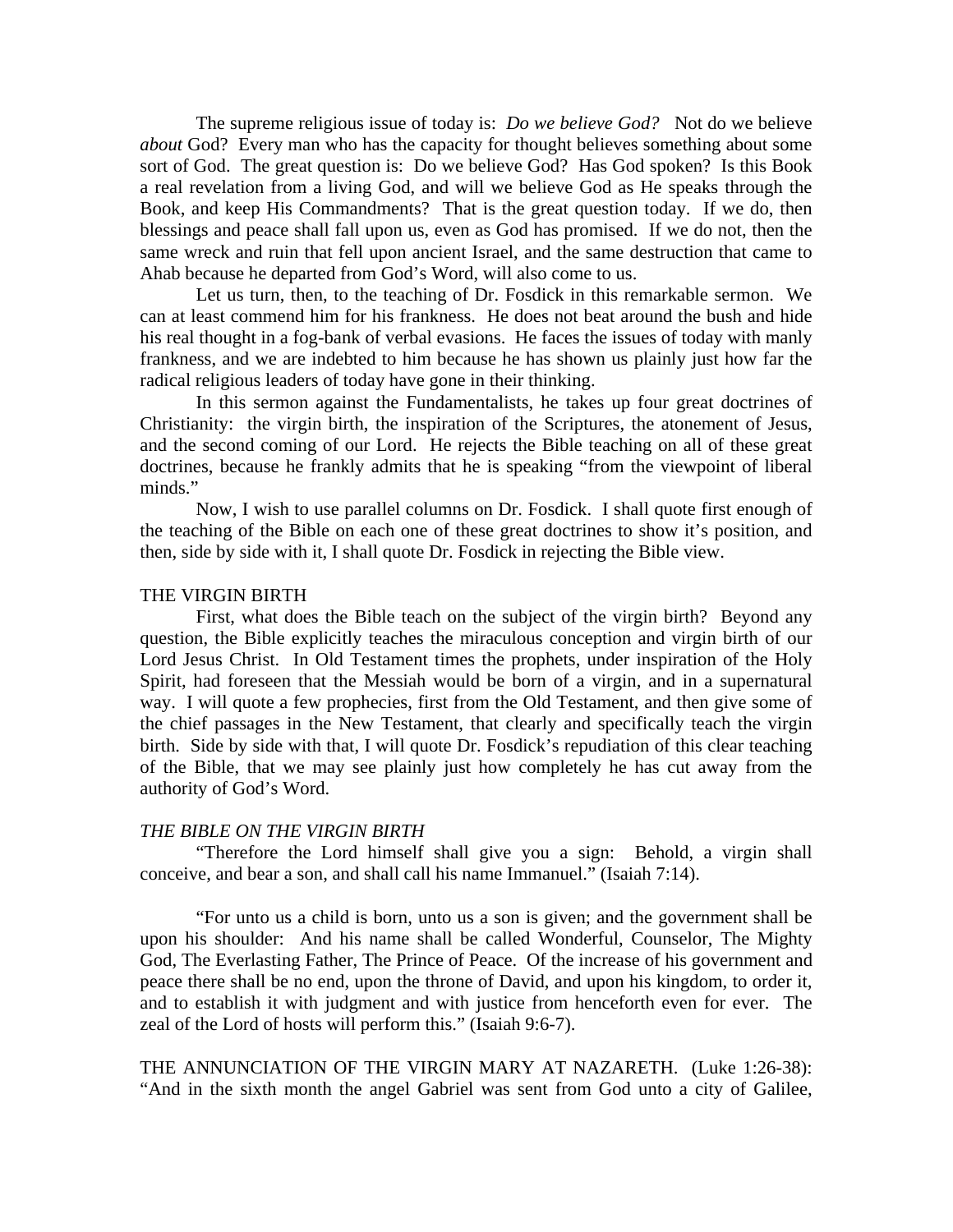named Nazareth. To a virgin espoused to a man whose name was Joseph, of the house of David; and the virgin's name was Mary. And the angel came in unto her, and said, Hail, thou art highly favored, the Lord is with thee: Blessed art thou among women. And when she saw him, she was troubled at his saying, and cast in her mind what manner of salutation this should be. And the angel said unto her, Fear not, Mary: For thou has found favor with God. And, behold, thou shalt conceive in they womb, and bring forth a son, and shalt call his name Jesus. He shall be great, and shall be called the Son of the Highest; and the Lord God shall give unto Him the throne of his father David: And he shall reign over the house of Jacob forever; and of his kingdom there shall be no end. Then said Mary unto the angel, How shall this be, seeing I know not a man? And the angel answered and said unto her, The Holy Ghost shall come upon thee, and the power of the Highest shall overshadow thee: And therefore also that holy thing which shall be born of thee shall be called the Son of God. And, behold, thy cousin Elisabeth, she hath also conceived a son in her old age; and this is the sixth month with her, who was called barren. For with God nothing shall be impossible. And Mary said, Behold the handmaid of the Lord; be it unto me according to thy word. And the Angel departed from her."

THE SONG OF ELISABETH UPON MARY'S VISIT TO THE HILL COUNTRY OF JUDEA. (Luke 1:39-45): "And Mary arose in those days, and went into the hill country with haste, into a city of Judah; And entered into the house of Zacharias, and saluted Elisabeth. And in her womb; and Elisabeth was filled with the Holy Ghost: And she spake out with a loud voice, and said, Blessed art thou among women, and blessed is the fruit of thy womb. And whence is this to me, that the mother of my Lord should come to me? For, lo, as soon as the voice of thy salutation sounded in mine ears, the babe leaped in my womb for joy. And blessed is she that believed: For there shall be a performance of those things which were told her from the Lord."

## THE MAGNIFICAT OF MARY IN REPLY TO ELISABETH'S GREETING.

(Luke 1:46-56): "And Mary said, My soul doth magnify the Lord. And my spirit hath rejoiced in God my Saviour. For he hath regarded the low estate of his handmaiden; for, behold, from henceforth all generations shall call me blessed. For he that is mighty hath done to me great things, and holy is his name. And Mary abode with her about three months, and returned to her own house."

THE ANNUNCIATION TO JOSEPH IN NAZARETH. (Matthew 1:18-25): "Now the birth of Jesus Christ was in this wise: When as his mother Mary was espoused to Joseph, before they came together, she was found with child of the Holy Ghost. Then Joseph her husband, being a just man, and not willing to make her a public example, was minded to put her away privately. But while he though on these things, behold, the angel of the Lord appeared unto him in a dream, saying, Joseph, thou son of David, fear not to take unto thee Mary thy wife: For that which is conceived in her is of the Holy Ghost. And she shall bring forth a son, and thou shalt call his name Jesus: For he shall save his people from their sins. Now all this was done, that it might be fulfilled which was spoken of the Lord by the prophet, saying, Behold, a virgin shall be with child, and shall bring forth a son, and they shall call his name Emmanuel, which interpreted is, God with us. Then Joseph being raised from sleep did as the angel of the Lord had bidden him, and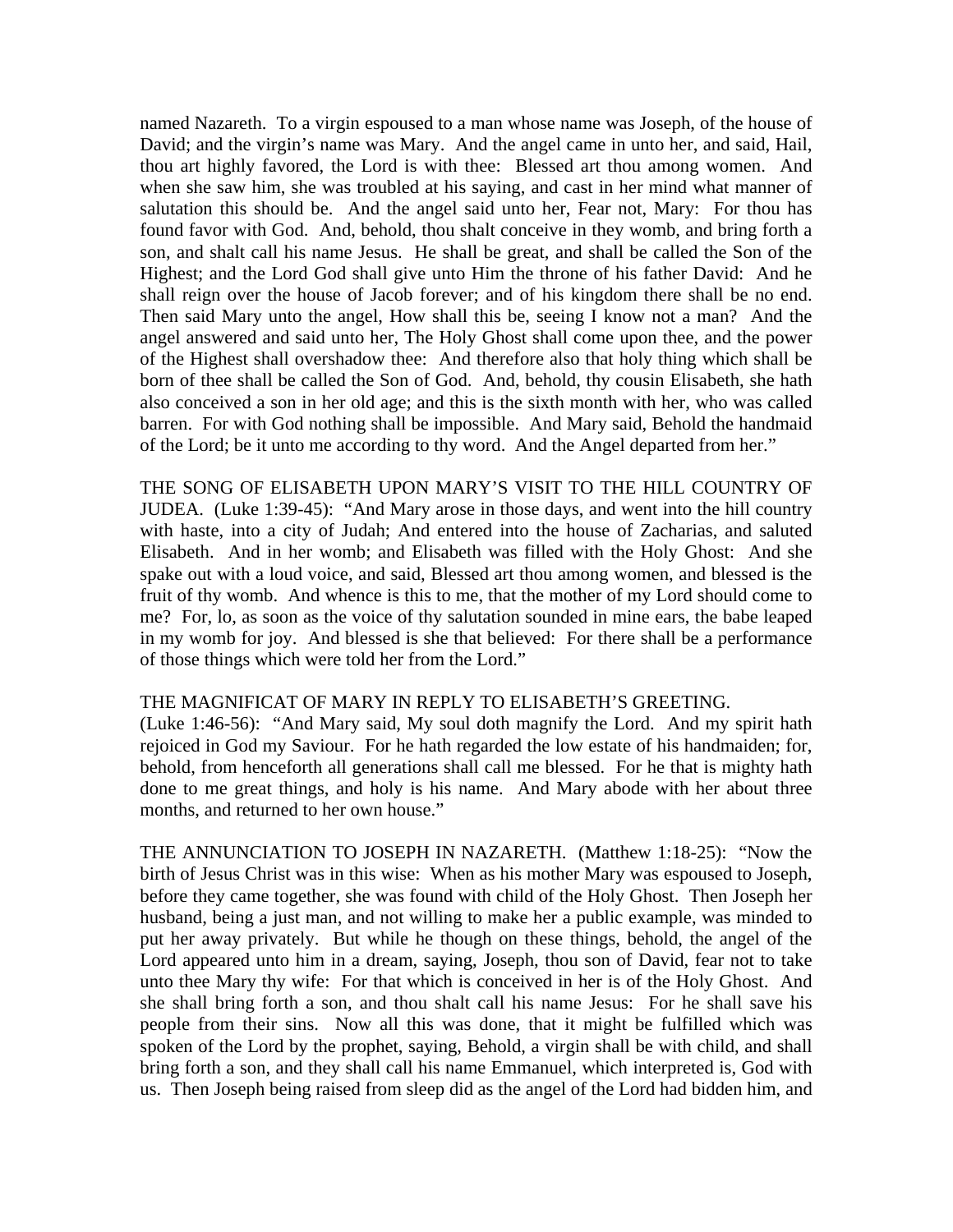took unto him his wife: and knew her not till she had brought forth her firstborn son: And he called his name Jesus."

# *DR. FOSDICK ON THE VIRGIN BIRTH*  Here, now, is what Dr. Fosdick has to say:

"The virgin birth is not to be accepted as an historic fact. To believe in virgin birth as an explanation of great personality is one of the familiar ways in which the ancient world was accustomed to account for unusual superiority. Especially is this true about the founders of great religions. According to the records of their faiths, Buddha and Zoroaster and Lao-Tsze and Mahavira were all supernaturally born. That is to say, when a personality arose so high that men adored him, the ancient world attributed his superiority to some special divine influence in his generation, and they commonly phrased their faith in terms of miraculous birth. So Pythagoras was called virgin born, and Plato, and Augustus Caesar, and many more. Knowing this, there are within the evangelical churches large groups of people whose opinion about our Lord's coming would run as follows: Those first disciples adored Jesus –– as we do; when they thought about his coming they were sure that he came specially from  $God$  — as we are; this adoration and conviction they associated with God's special influence and intention in his birth –– as we do; but they phrased it in terms of a biological miracle that our modern minds cannot use."

 We have here, then, first the simple but sublime story of the miraculous incarnation of the Son of God, than which there is nothing purer or more beautiful in the literature of earth. It has inspired poets and artists and musicians and literary geniuses down all the ages, and with it, we have the explicit statement, not only of the prophets, that the Saviour would be thus conceived and born, but also the explicit statement that that which was conceived in Mary was "of the Holy Ghost."

 Side by side, now, with this plain and glorious Bible account of the matter, we have Dr. Fosdick's skepticism. He puts the tender and noble account which the Bible gives of the supernatural conception that the virgin birth of our Lord on exactly the same plane as the sensuous superstitions connected with the debasing myths about pagan gods coming down to cohabit with women upon earth — usually wives and not virgins — and thus to produce what were regarded as super men or human divinities.

 I shall send Dr. Fosdick a copy of this sermon, and I feel hopeful that when he sees his doubts side by side with the noble affirmations of the Word of God, he will feel that his teaching is shocking and blasphemous. My hope is that he may be brought back from the far country of doubt and negation, even as Reginald Campbell of London, Romanes, and others have been brought back. But in the meantime, in faithfulness, he should be answered. The Bible account of the virgin birth of our Lord consists of statements that are clear and straight forward and connected with human witnesses who recorded the events. But those crude myths and superstitions about supernatural births among heathen and pagans came about in ways that were vague and foolish, and, as remarked, were connected with the grossest human vanity or the most debasing and licentious lust.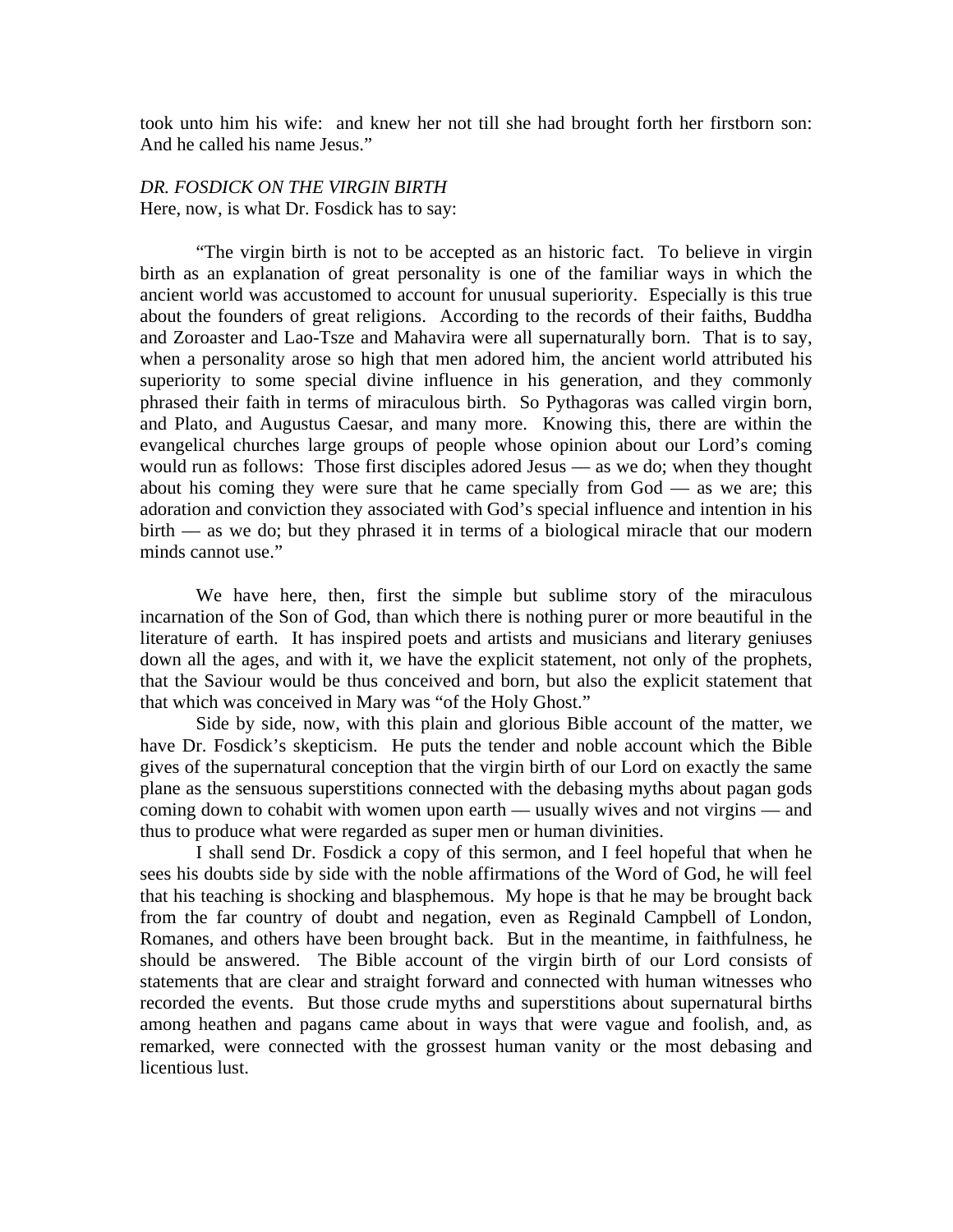## PAGAN MYTHS

 In thinking upon these pagan superstitions, we need to remember that it is one of the characteristics of the sinful human mind to take sublime truth and to debase it for the sake of false religion or sensualism.

 Furthermore, there is no good reason for being surprised that men had fore gleams of a great coming event which would have vital consequences for the human race. Plato, long before Christ was born, taught that human redemption could only come about by some superior being who would be connected with both the gods and man. We might as well discount the deity of our Lord because of this pre-vision of a pagan philosopher, as to discount His miraculous birth because the minds of men had fore gleams of the coming truth, and because some who were evil and vain used such ideas for their own selfish and sensuous ends.

 As we read these tender and beautiful words of the Bible about the conception and birth of our Lord, with all of its holy mystery, and yet with its sublime meaning, and then when we read these sentences from Dr. Fosdick's sermon, giving the skeptical ideas that have been used by Ingersoll and by other unbelievers down the ages in their effort to discount the truthfulness of Scripture, it is sad and shocking, beyond the power of words to describe, when we realize that they emanate, in this instance, not from the laboratory of infidelity, but from the pulpit of the Christian church!

### BIOLOGY AND THE VIRGIN BIRTH

 I wish to go further, however, and say that Christian believers today can meet men like Dr. Fosdick, even on scientific grounds, and still defeat them. Again and again, especially in recent years, we have had the hypotheses of skeptics and critics of God's Word which, when first propounded, were announced as overthrowing the Scriptures utterly discounted and exploded by science itself. The spade of the archaeologists, again and again, has brought doubters of the Bible into utter confusion and final defeat; and such scientific discoveries as the X-ray, wireless, radium, etc., to say nothing of psychological phenomena such as hypnotism, etc., have utterly revolutionized many conceptions which were formerly believed, and accepted as final truth.

 And there have been in recent years great advances in the science of biology. For one thing, it has been demonstrated that the generation of new life is possible, under certain circumstances, apart from the sexual union. Scientists have demonstrated by their experiments that the eggs of sea-urchins, star-fish, and other living creatures can be and have been fertilized and made to reproduce their kind without the usual operation of sex forces. Dr. Jacques Loeb, of the Rockefeller Institute for Medical Research, one of the foremost authorities in the field of biology, says that "eggs which naturally develop only when a spermatozoon enters, can be caused to develop artificially by certain physician and chemical means" ("Dynamics of Living Matter," 165). These scientists have demonstrated that certain forms of electrical energy or light rays are capable of thus stimulating eggs into activity and development. The scientists have further demonstrated that these rays can penetrate living matter and may be definitely directed to produce specific effects in a living body as, for example, the treatment of cancer by radium or the fertilization of an egg within the body. Further, the amazing announcement was made by Dr. Charles Russ, of England, in 1921, that, as demonstrated by experiments, the human eye in vision emits a ray that, varying in strength, according to conditions of health, etc.,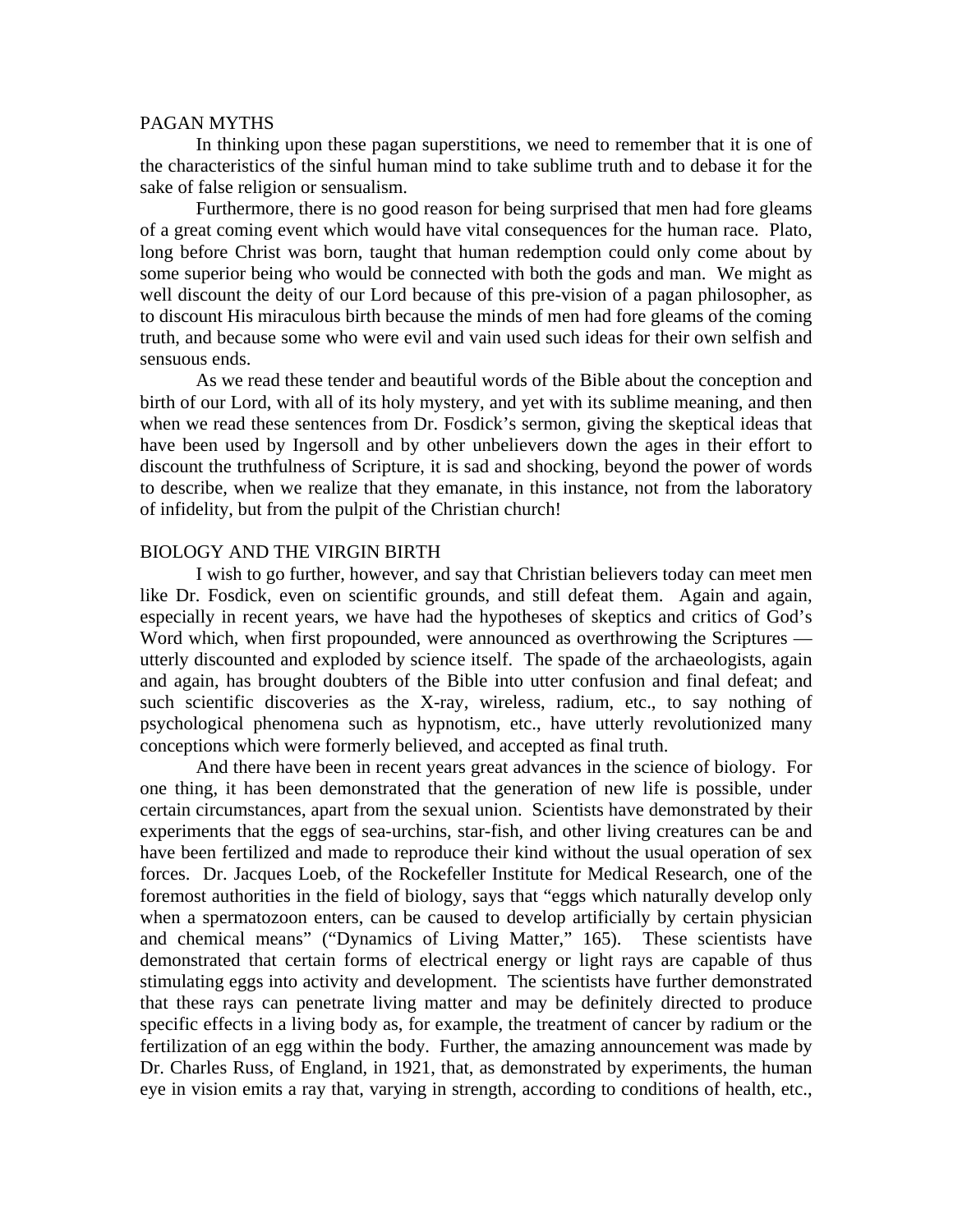can actually move ponderable matter. Furthermore, the scientists have demonstrated that that seemingly most intangible thing of all, namely, thought, causes chemical changes. It has come to be well know, for example, that anger turns aloose certain poisons in the human system, and fright has been known to produce such radical chemical changes that death followed. Boris Sidis, of Harvard, and other investigators, have proved not only that thought may be registered electrically, but also that thought causes these chemical changes.

 Here, then, is a group of facts which, when taken together, may shed some light even upon the question of the virgin birth. If man's limited understanding and finite power can send rays of light through matter which will fertilize eggs, and if even thought has tangible transforming effects upon matter which bring about actual electrical and chemical changes, then what shall we say of the effects of God's light and the application of His infinite and unlimited power of thought? We are taught that Mary, in wonder, said unto the angel of the annunciation, when he told her that she should conceive and bring forth a son: "How shall this be, seeing I know not a man?" Then the Scripture tells us that the angel answered her and said: "The Holy Ghost shall come upon thee, and the power of the Highest shall overshadow thee; therefore also that holy thing which shall be born of thee shall be called the Son of God."

 Apart, then, from the question of faith, in the light even of the marvelous facts of science, need we stumble in accepting such a miracle as the virgin birth of our Lord? When we are taught that the power of Almighty God moved upon a virgin's thought and overshadowed her, and that the radiant light of heaven shone upon her, and that her submissive thought was centered in obedient willingness upon this blessed enterprise of bringing forth a Saviour for mankind, even our poor limited minds can catch some glimpse of understanding of it all.

 But at last this truth lies primarily in the realm of faith and not the realm of reason. In connection with the virgin birth, the angel declared that "nothing shall be impossible with God," and it was God's love, backed by His power, that gave a Saviour to mankind.

 The author of a recent little book on "Science An Aid To Faith" concludes by saying: "Modern science affirms nothing that discredits the doctrine of the virgin birth. To assert that there is anything in biology of in any other modern science that discredits the virgin birth, considered as a physiological event, is to display lack of knowledge of the latest advances of science. Not knowledge of the facts of science, but ignorance of the facts of science causes disbelief in the virgin birth. The blunderings of the 'New Theology' in abandoning the doctrine of the virgin birth may be owing in a measure to the tardiness of the development of the biological and physical sciences; though, certainly, to deny the virgin birth today is to be behind the times in science."

Dr. Fosdick says, that "the virgin birth is not to be accepted as an historic fact," because it involves "a biological miracle that our modern minds cannot use." But whose modern minds? I believe in the virgin birth with all my heart, and whether my mind is modern or ancient. I am at least still alive with all my faculties, and I believe in the virgin birth after science and reading many philosophical and skeptical works!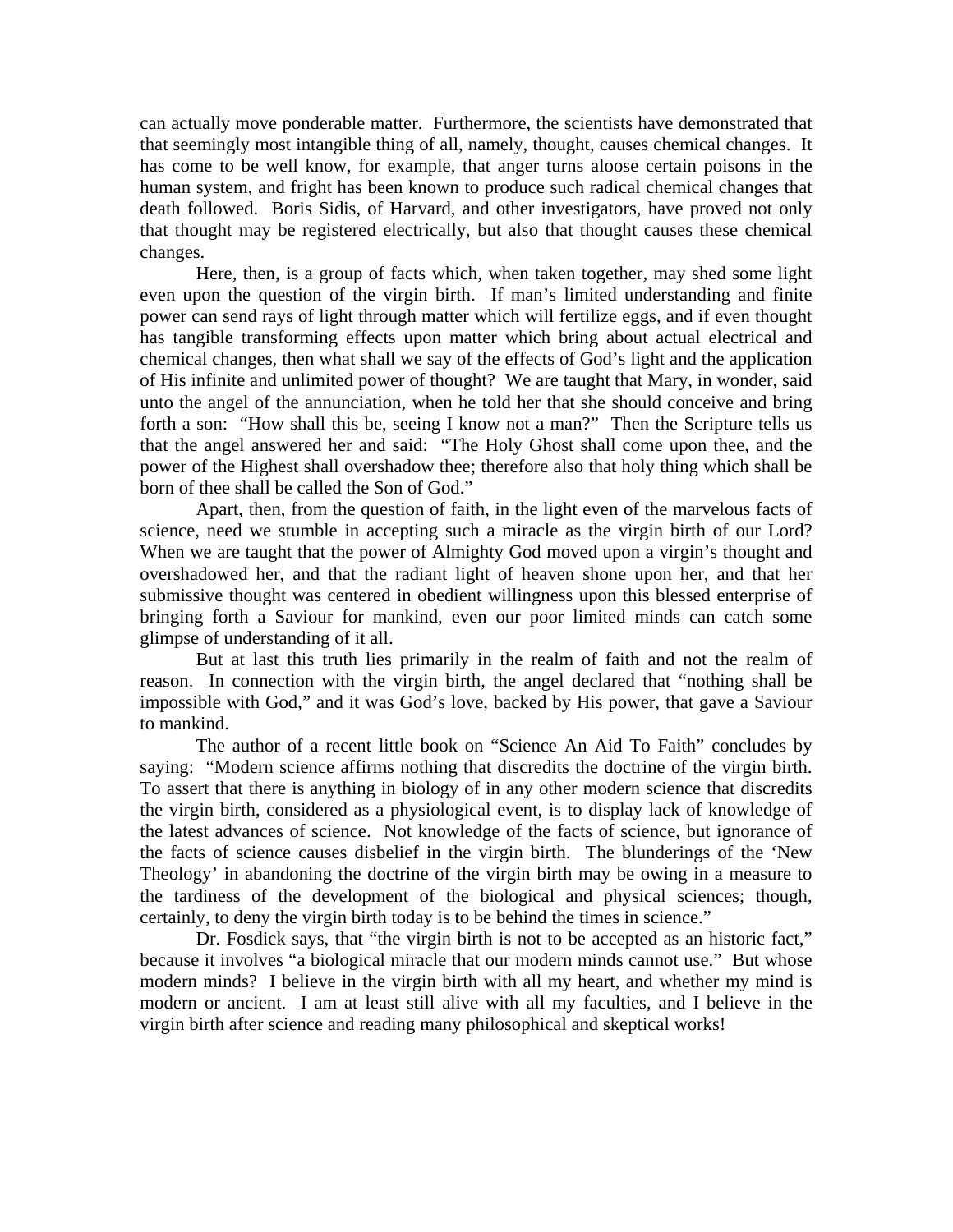### JESUS NOT AN EVOLUTION

 In closing this part of our discussion, I wish to point out that Dr. Fosdick takes the position that it is really of no moment whether we believe in the virgin birth or not. But, my friends, it is of the utmost moment because the right view of the deity of our Lord depends upon it. If Jesus Christ was the Son of God, then it was necessary that He be conceived by God. If He was conceived by a man, then He was only a man; and not only that, but he was a bastard, and Mary was an impure woman.

 The claim of the radicals that Jesus was "the fairest flower of evolution," that He was divine only in the sense that all men have a spark of divinity which He had in a superlative degree, is not tenable. If Jesus was a product of evolution, then He came simply as the resolute of the combined influences of His heredity and His environment. We cannot rationally believe that such was the case. As to his environment, He lived in one of the most sin-cursed and degraded days in the world's history; and as to His heredity, if He was not what the Bible pictures Him, then He was the illegitimate son of a prostitute. And we are asked to believe that from such an environment and such an heredity there sprung the profoundest wisdom, the most beautiful holiness, the fairest love and the greatest power our poor earth has ever known!

 It is too much to believe! The miracles of unbelief are infinitely more difficult than the miracles of faith.

 No! The whole of Christianity depends absolutely on the uniqueness of Jesus, if the Bible has lied about Him, then He was the product of lawless lust, and unchastity. He was nothing but a human imposter, our fair dreams are delusions, and the glory of our race is forever dimmed!

 Yes, and the hope of our salvation is also gone. If we are to be redeemed, then we must have a spiritual heredity to take the place of the sinful human heredity which is ours through fallen Adam; and only a virgin-born, divine Christ can supply that!

 At the end of each division of his sermon, Dr. Fosdick asks a pointed question, in the effort to discount the Fundamentalists who he has misrepresented and caricatured. In the light, now, of these great truths which I have here given, I also wish to ask a question. It is this: Shall a professor in a theological seminary and a preacher in a great historic pulpit give these teachings, that utterly repudiate the truthfulness of the Word of God and overthrow the holiest tenets of our faith, unanswered and without rebuke?

## THE INSPIRATION OF THE BIBLE

 Take, again, the question of inspiration of the Bible that Dr. Fosdick raises. I cannot go into much detail here, further than to say, that the Bible itself claims to be a revelation from God. It does not elaborate any formal theory of inspiration, yet inspiration is implied and assumed upon every page. All through the Bible runs such expressions as: "Thus saith the Lord," etc. But hear, now, some of the specific statements of the Bible on this question.

*THE BIBLE ON ITS "INSPIRATION"*  In the case of Moses we are told that. "God spake these words" (Exod. 20:1)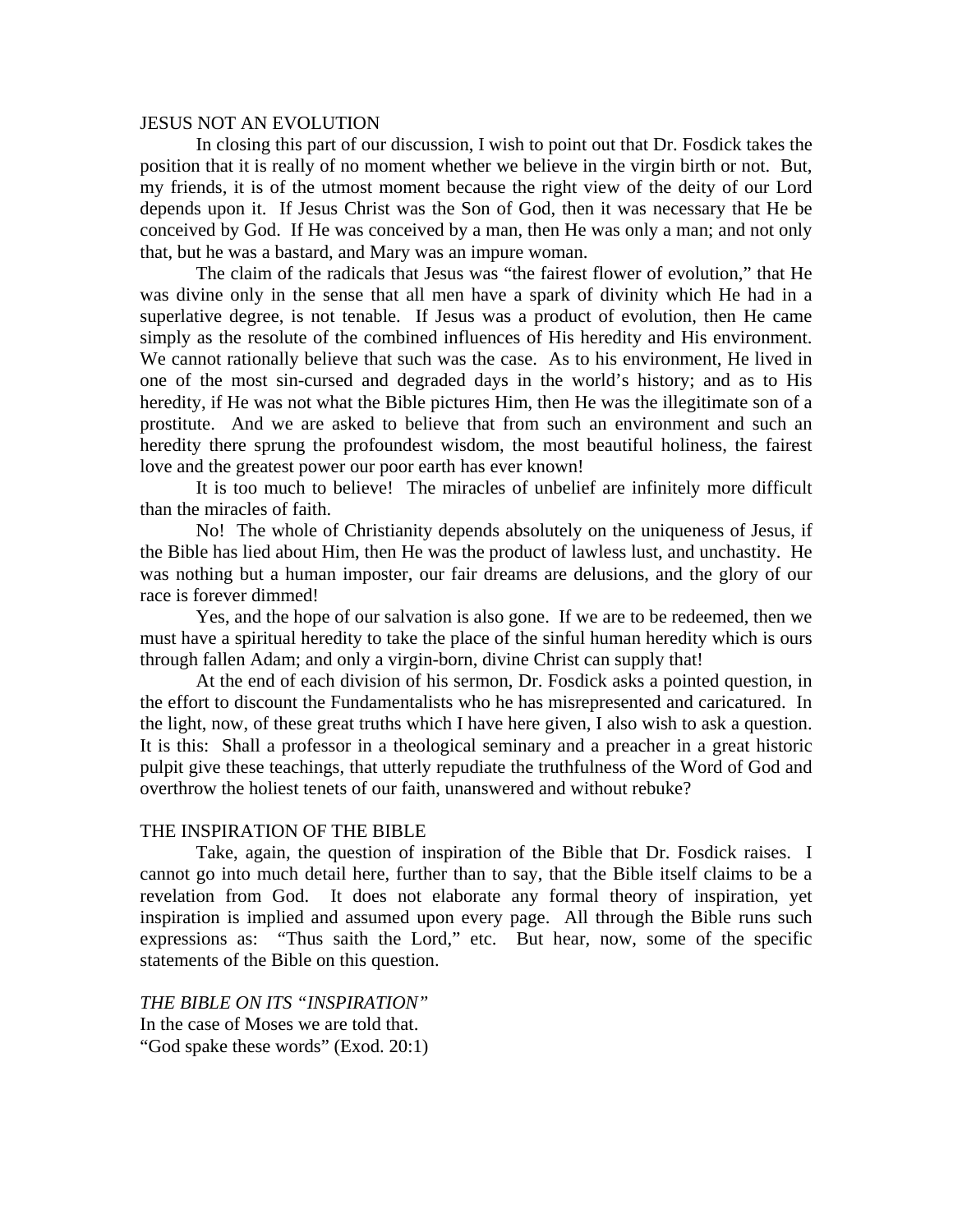"And Moses wrote all the words of the Lord" (Exod. 24:4) and in repeating them to the children of Israel he was able to say, "These are the words which the Lord hath commanded" (Ex. 35:1).

David said "The Spirit of the Lord spake by me, and His Word was in my tongue" (2) Sam. 23:2).

Isaiah said "Hear, O heavens, and give ear, O earth, for the Lord has spoken." (Isa. 1:2).

Jeremiah said "The Word of the Lord came unto me." (Jer. 1:4).

Ezekiel saw visions of God and wrote: "The Word of the Lord came expressly unto Ezekiel." (Ezek. 1:3).

Daniel tells us he received his message in visions (Dan. 7:1) and from the lips of Gabriel (Dan. 9:21).

Amos says he wrote "the words . . . which he saw concerning Israel," etc. (Am. 1:1). John says what he writes is "the Revelation of Jesus Christ, which God gave unto him" (Rev. 1:1).

When Jeremiah was first inspired he seemed for the moment quite unconscious of the fact, so that God had actually to tell  $\lim$  – "Behold, I have put My words in thy mouth." (Jer. 1:9).

Isaiah said, again, "To the law and to the testimony: if they speak not according to this word, it is because there is no light in them" (Isa. 8:20).

Jesus said: "Sanctify them through thy truth: thy word is truth." And "The Scripture cannot be broken."

Peter said, "For the prophecy came not in old time by the will of man: but holy men of God spake as they were moved by the Holy Ghost" (2 Pet. 1:21).

Paul said, "For this cause also thank we God without ceasing, because, when ye received the Word of God which ye heard of us, ye received it not as the word of men, but as it is in truth, the Word of God, which effectually worketh also in you that believe. (1 Thes.  $2:13$ ).

"All scripture is given; by inspiration of God, and is profitable for doctrine for reproof, for correction, for instruction in righteousness" (2 Tim. 3:16).

# *DR. FOSDICK ON "INSPIRATION"*

Now, listen again to Dr. Fosdick.

 "They (the Fundamentalists) insist that we must all believe in a special theory of inspiration –– that the original documents of the Scriptures, which of course we no longer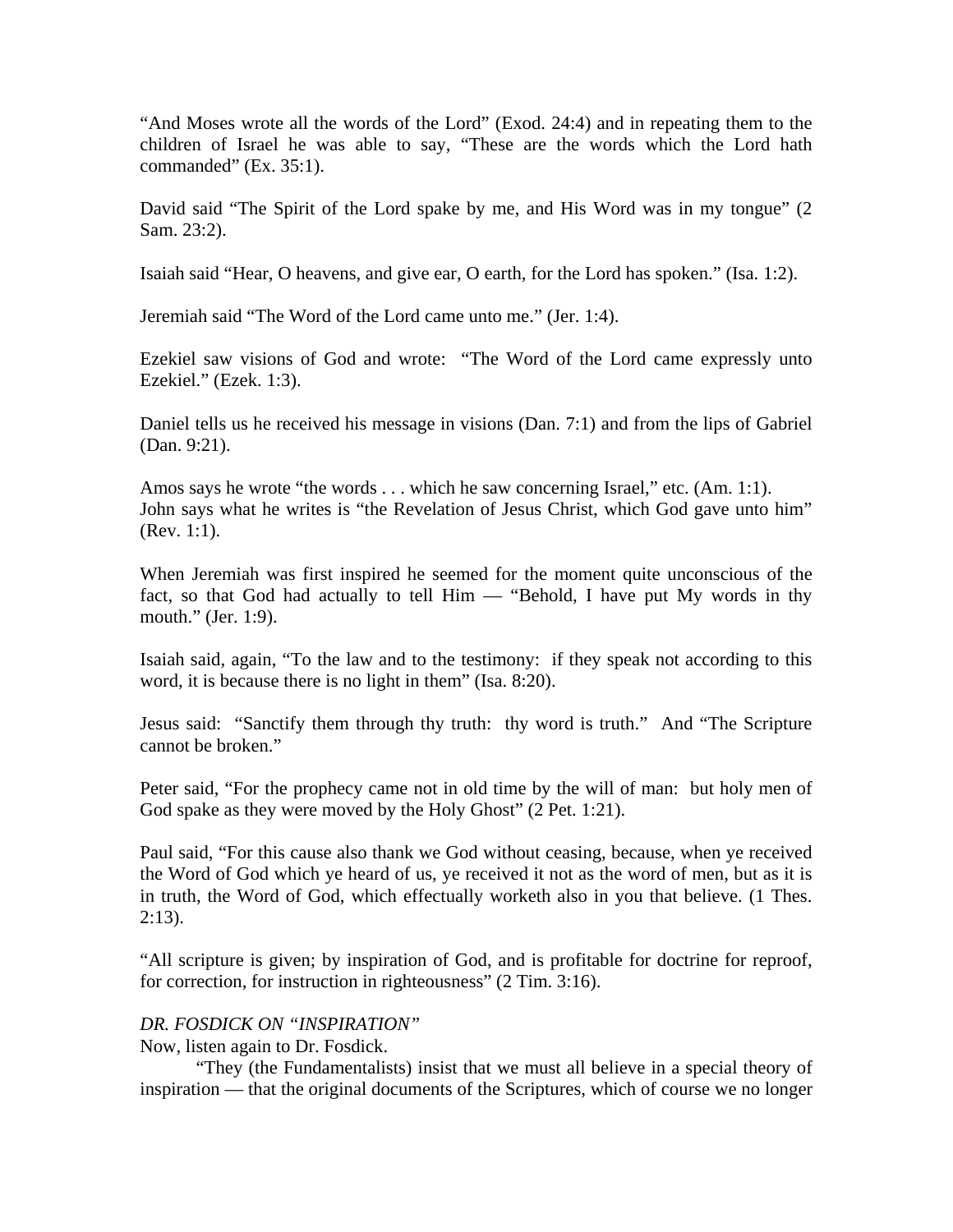possess, were inerrantly dictated to men a good deal as a man might dictate to a stenographer . . . They were inerrantly dictated; everything these scientific opinions, medical theories, historical judgments, as well as spiritual insight –– is infallible. That is one idea of the Bible's inspiration. But side by side with those who hold it, lovers of the Book as much as they, are multitudes of people who never think about the Bible so. Indeed, that static and mechanical theory of inspiration seems to them a positive peril to the spiritual life. The Koran similarly has been regarded by Mohammedans as having been infallibly written in heaven before it came to earth. But the Koran enshrines theological and ethical ideas of Arabia at the time when it was written. God an Oriental monarch, fatalistic submission to his will as man's chief duty, the use of force on unbelievers, polygamy, slavery –– they are all in the Koran. The Koran was ahead of the day when it was written, but, petrified by an artificial idea of inspiration, it has become a millstone about the neck of Mohammedanism. When one turns from the Koran to the Bible, he finds this interesting situation. All of these ideas, which we dislike in the Koran, are somewhere in the Bible. Conceptions from which we now send missionaries to convert Mohammedans are to be found in the Book. There one can find God thought of as an Oriental monarch; there, too, are patriarchal polygamy, and slave systems, and the use of force on unbelievers."

 Here, then, we have once more, side by side, the Bible's assertions concerning its inspiration, and Dr. Fosdick's adroit denial of the Bible teaching. The first thing that I wish to say about this is that here, once more, Dr. Fosdick grossly caricatures the orthodox faith. I do not know a single Christian worker or orthodox preacher who holds to any such theory as he alleged. where God is pictured by Dr. Fosdick, almost with a sneer, as dictating the Bible, as a man dictates to a stenographer. So far as I am acquainted with the orthodox faith, we simply believe what the Bible itself says that "holy men of God spake as they were moved by the Holy Ghost." Dr. Collett, in his interesting book upon the Bible, says upon this very subject:

 "Let it, however at once be said we do not believe that it partook of that nature of mechanical dictation, nor have we ever met any one who viewed inspiration in that light. Such a theory is absolutely impossible, for it is perfectly clear that the writers of whom anything at all is known, not only maintained, but strikingly betrayed, their own undoubted individuality. The stern character of Moses, the poetic nature of David, the love of John, etc., are clearly stamped upon their particular writings. So that, instead of these men being turned, into mere machines, as the critics unwarrantably charge us with suggesting, their several individualities were evidently made use of by God the Holy Spirit in inspiring them to write His Book, which was intended to be read by all sorts and conditions of men."

 While Dr. Fosdick presents the idea of some sort of vague progressive revelation in the Bible, he does not tell us the full truth by saying that the radicals do not stop with the idea of progressive revelation *within the Bible itself*, but extend the idea beyond the Bible, and set up their own individual consciousness as the final authority. They arrogate to themselves the right to accept some parts of the Bible as the Word of God and to reject other parts. But if we once admit that it is proper to handle the Bible in this way, then all binding authority in God's Word is utterly destroyed. If Dr. Fosdick has the right to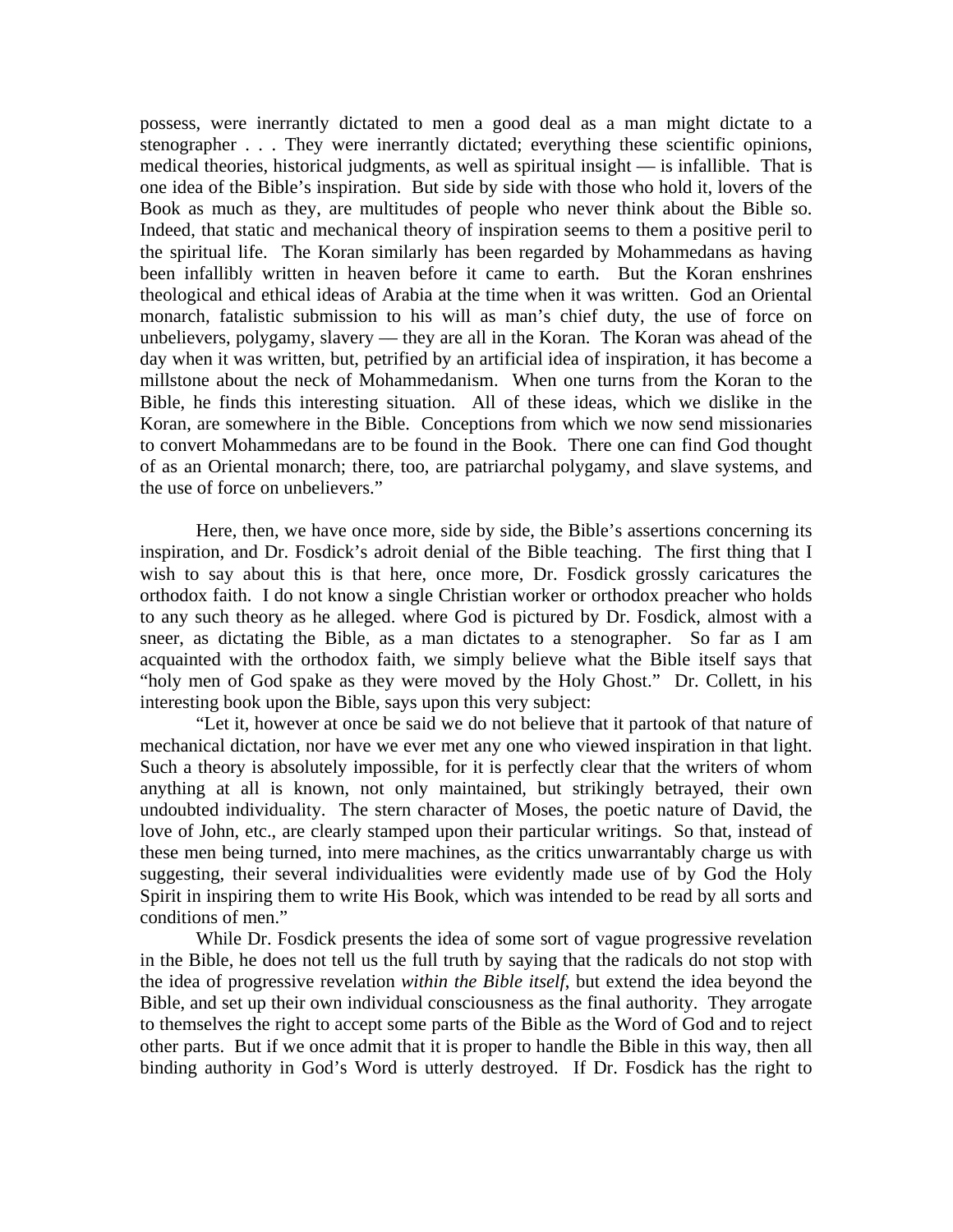reject the virgin birth, for example, because it does not appeal to him, then have not I the right to reject some other part that he might approve, but that doesn't appeal to me?

 Jesus said "the Scripture cannot be broken," but is it not manifest that the entire Bible will soon be broken to pieces by these methods? Is it not perfectly apparent that this new viewpoint for which Dr. Fosdick stands is utterly destructive of any adequate doctrine of inspiration or authority? The great question at issue is not any peculiar theory of inspiration, as Dr. Fosdick asserts, but the credibility, truthfulness, and authority of the Bible itself. And Dr. Fosdick has carried his conceptions of the right of the individual to pick and choose for himself so far that he has rejected the great fundamental teaching of God's Word.

# THE KORAN AND THE BIBLE

 In his sermon, Dr. Fosdick put the Bible on the same plane as the Koran, so far as inspiration is concerned. He says that the followers of the Koran have suffered because they believe in its inspiration, and argues that the followers of the Bible will suffer in the same way. There is no ground for any such teaching as this other than the ground that Ingersoll, and such free thinkers have always stood upon.

 Furthermore, when Dr. Fosdick asserts that all the repulsive ideas which are taught in the Koran are also taught somewhere in the Bible, he does not speak the truth. The Bible does not teach anywhere, as Dr. Fosdick asserts, "God is an oriental monarch, fatalistic submission to His will as man's chief duty, the use of force on unbelievers, polygamy, slavery," etc. It is a monstrous slander against the Holy Word of God to make any such assertion. Even where wrong social or domestic practices are pictured in the Bible, it is made clear that they were tolerated by the Holy God only because of the blindness of the age in which the people lived or the "hardness" of their hearts.

 We have vividly before us at the present time the difference between the Bible and the Koran. Once more the people who follow the Koran are butchering and raping and stealing and burning. From the flames of poor tortured Smyrna agonized cries of suffering and despair are ascending because of the monstrous iniquity of the followers of the Koran; but in those very same lands the followers of the Bible are giving their money and sending their food to those poor sufferers; yea, the servants of the Saviour revealed in God's Word, once more are comforting the sorrowing, clothing the naked, binding the wounds of the maimed, and pointing the dying to the shining heights of heaven! Surely, in this sermon of Dr. Fosdick's religious radicalism has overreached itself!

### THE SECOND COMING OF CHRIST

 We will pass by the question of the atonement, as Dr. Fosdick touches but lightly upon it; and come now to a consideration of the great and important doctrine of the second coming of Christ. Here also Dr. Fosdick follows the same tactics that he followed in discussing the other fundamental tenets of the faith. He rejects the plan Bible teaching upon this all important subject. All through the Bible there runs like a golden thread the blessed hope and expectation of a good time coming when unrighteousness will be overthrown, the devil will be defeated, and purity and peace will prevail over all the earth. This time is called in the Scripture "the day of the Lord," and the Bible makes perfectly plain that in the judgment time of purging and world regeneration, Jesus, Himself, will come back to reign.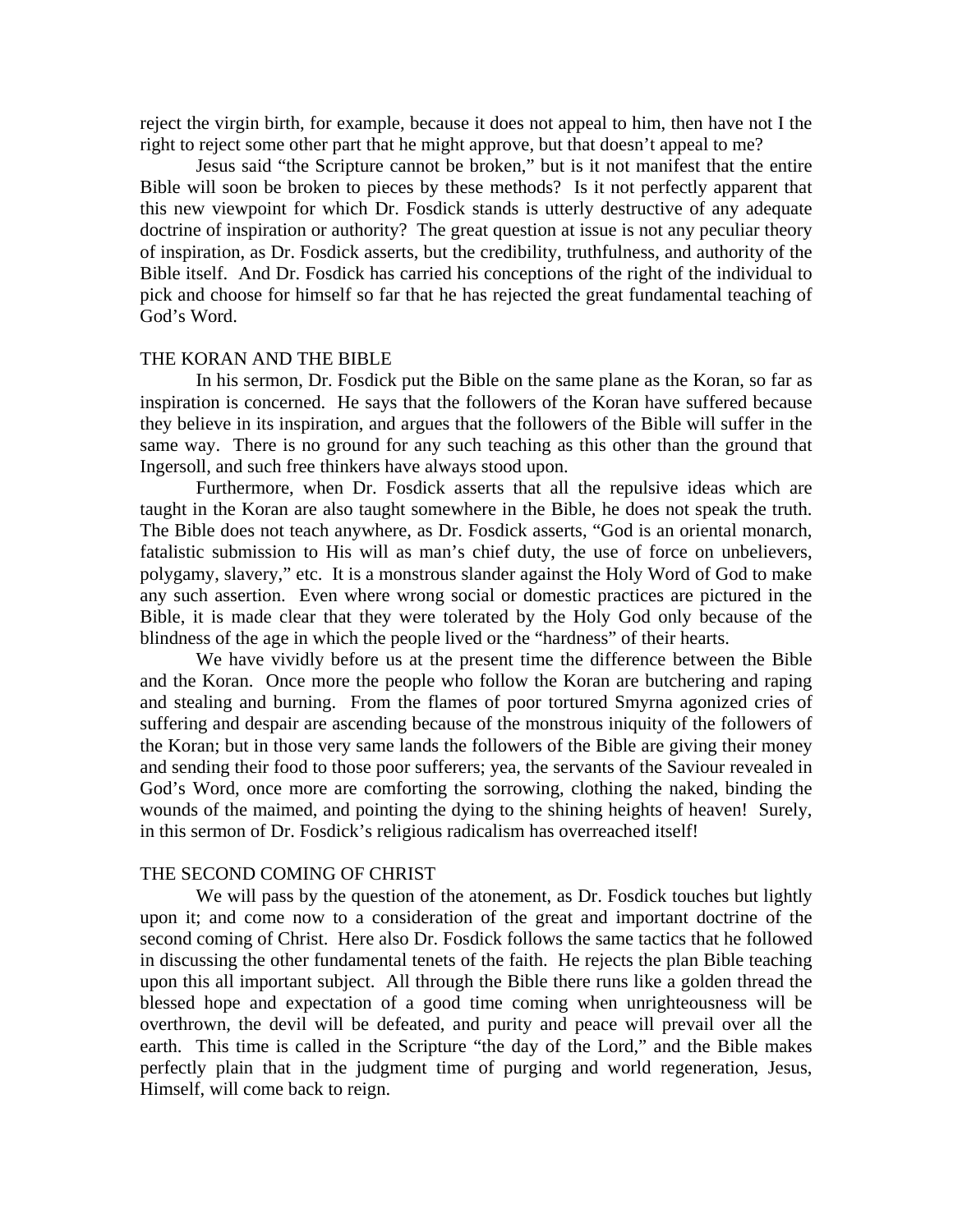# *THE BIBLE ON CHRIST'S RETURN*

God, the Father, through the prophets, said that Jesus would return.

In Zechariah 14:4 it is written: "And His feet shall stand in that day upon the Mount of Olives which is before Jerusalem on the East."

Jesus, Himself, said that He would come again as recorded in the  $14<sup>th</sup>$  chapter of John's gospel. He said: 'I will come again, and receive you unto Myself; that where I am; there ye may be also." And again, He said: "Behold I come quickly: Hold fast which thou hast, that no man take thy crown" (Rev. 3:11). Whole chapters of the Gospels are given over to detailed statements from Jesus concerning His coming again, and in the midst of this explicit teaching, we have such expressions as this: "And then shall appear the sign of the Son of man in heaven; and then shall all the tribes of the earth mourn, and they shall see the Son of man coming in the clouds of heaven with power and great glory" — (Matt. 24:30) and this: "When the Son of man shall come in His glory, and all the holy angels with Him, then shall He sit upon the throne of His glory" (Matt. 25:31). "Watch therefore; for ye know neither the day not the hour wherein the Son of man cometh" (Matt. 14:13).

After He ascended in to Heaven, the angels said He would come again: "Ye men of Galilee, why stand ye gazing up into heaven? This same Jesus, which is taken up from you into heaven shall so come in like manner as ye have seen him go into heaven" (Acts 1:11).

Further, the Holy Spirit, through the Apostles, said that He would come again. "For the Lord Himself shall descend from heaven with a shout, with the voice of the archangel, and with the trump of God: and the dead in Christ shall rise first" (1 Thes. 4:15). "So Christ was once offered to bear the sins of many; and unto them that look for Him shall He appear the second time without sin unto salvation" (Heb. 9:28). "For yet a little while, and he that shall come will come, and he will not tarry" (Heb. 10:37).

The very first prophecy and promise of the Bible is that the seed of the woman should bruise the serpent's head, and in the last sentence in the Bible, Jesus says, "Surely, I come quickly," and the response, to that, the devout prayer of John: "Even so, come, Lord Jesus."

# *DR. FOSDICK ON CHRIST'S RETURN*

As over against this glorious and majestic teaching of the Word of God, Dr. Fosdick says that Jesus will never come in any such personal way as the Bible declares. He says:

"Side by side with these to whom the second coming is a literal expectation, another group exists in the evangelical churches. They too, say, 'Christ is coming!' They say it with all their hearts; but they are not thinking of an external arrival on the clouds. They have assimilated as part of the divine revelation the exhilarating insight which these recent generations have given to us, that development is God's way of working out His will . . . . . . .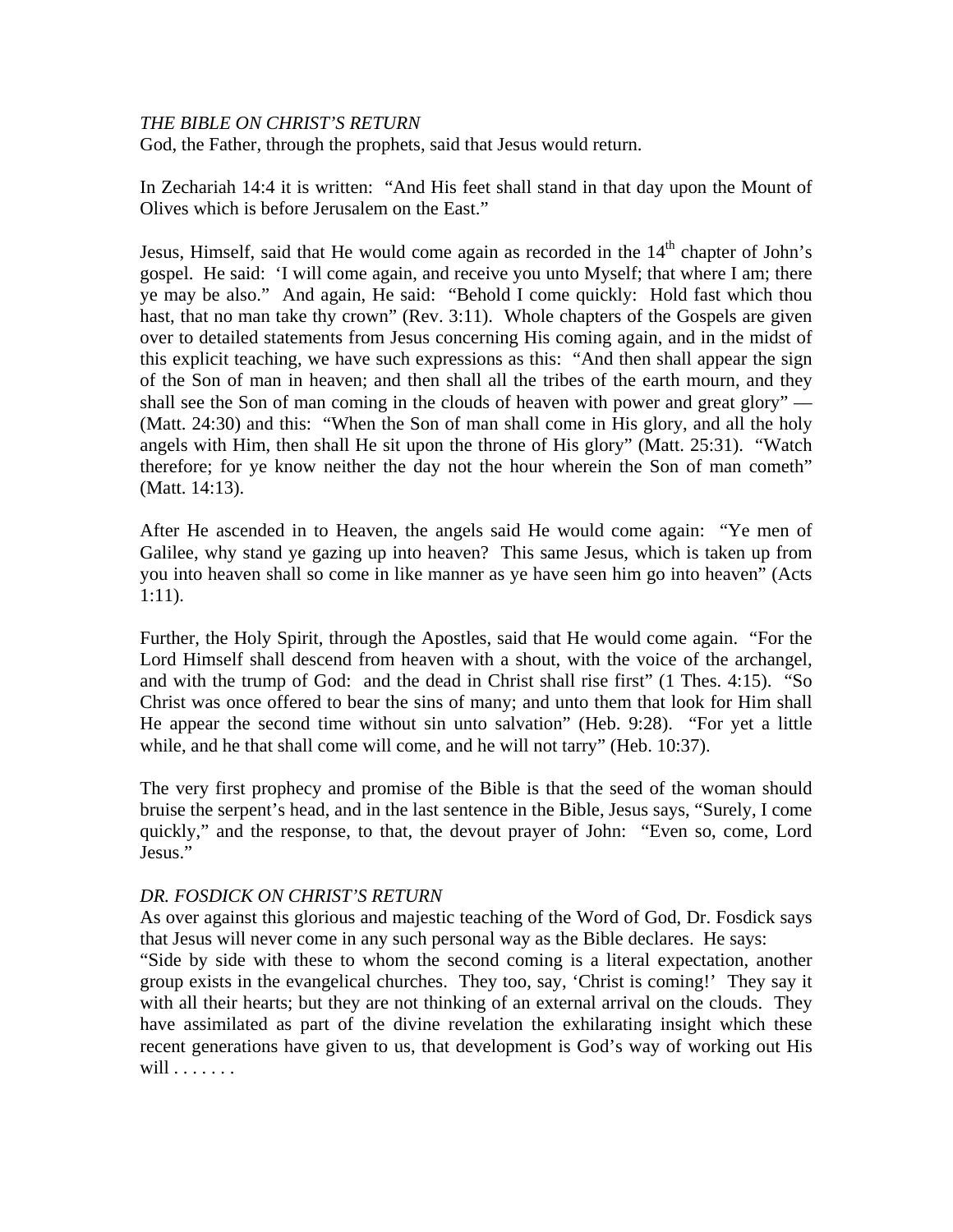And these Christians, when they say that Christ is coming, mean that, slowly it may be, but surely, His will and principles will be worked out by God's grace in human life and institutions, until 'He shall see of the travail of his soul and shall be satisfied.'"

 Here, then, is the explicit teaching of Dr. Fosdick that Jesus Christ will not return personally to this earth at all. To Dr. Fosdick, and these rationalists who thus coolly reject the Bible, the second coming Christ means merely the triumph "of His will and principles in human life and institutions."

 I would point out that this teaching utterly rejects the entire plan of our Lord. Those who believe in the second coming of Christ have division in their own ranks as to when He will come — whether before or after the millennium — but this teaching, note you, jumps entirely over all of those views and explicitly contradicts the plain teaching of the Bible and rejects the age-long faith of the church that at some time in human history Christ, Himself, will surely return. Dr. Fosdick is not troubled over any question of the "pre-millenial" or the "post-millenial" return of our Lord. He joins Shailer Mathews and other rationalists and simply contradicts the Bible flatly and says He will not return at all in any real or personal way.

 The great question, then, is: Will we believe the Word of God, or will we believe the word of Dr. Fosdick? Will we stand with those who accept the Bible as true, or will we stand with those who practically say that it is filled with lies and illusions? That, my friends, is the great issue of today.

Hear me, then, in a few closing observations:

### CAN WE EXPLAIN DR. FOSDICK?

 For one thing, I want to say that there is an intelligible explanation for Dr. Fosdick. He has not come about simply by chance. He is an excellent example of the finished product of the skeptical schools and seminaries of today. Dr. Fosdick has a brilliant mind and could have been a gloriously useful preacher of the Gospel, but unfortunately in his youth he fell under the domination of radical teachers who fascinated him and who swept him away from the safe moorings of faith in the Word of God. Dr. Fosdick for years was a student of Dr. W. N. Clark of Colgate University. Dr. Clark was an interesting gentleman in many ways, but, himself, had been poisoned by German rationalism, and though he did not proclaim his views so baldly as Dr. Fosdick, he, also, rejected the true inspiration of the Scripture and many of the other great fundamental tenets of our faith. Dr. Clark in his book on "The Use Of The Scriptures In Theology" in speaking for example, of the first chapters of Genesis, says: "Now we know that they are not historical records and bear no testimony as to the age of the world and man, or the manner of creation." In the same connection, he declares that the narrative in Genesis is not a trustworthy record concerning the origin of sin (pages 80-90). Dr. Clark taught further that the Bible record concerning the words of Jesus is not trustworthy, and even in instances where the Bible record is admitted to be accurate, in quoting the actual words of Jesus, Dr. Clark took the position that Christ was mistaken concerning some of the things He taught, being influenced by Jewish conceptions of the Kingdom, etc.

 Here, then we have the fountain-head of Dr. Fosdick's theology. But he has out-Heroded Herod, and has gone even further than Dr. Clark, because this downward tendency in unbelief is always cumulative in its gathering force. It begins very mildly, then the next generation is stronger, and the next stronger still, and the students that Dr.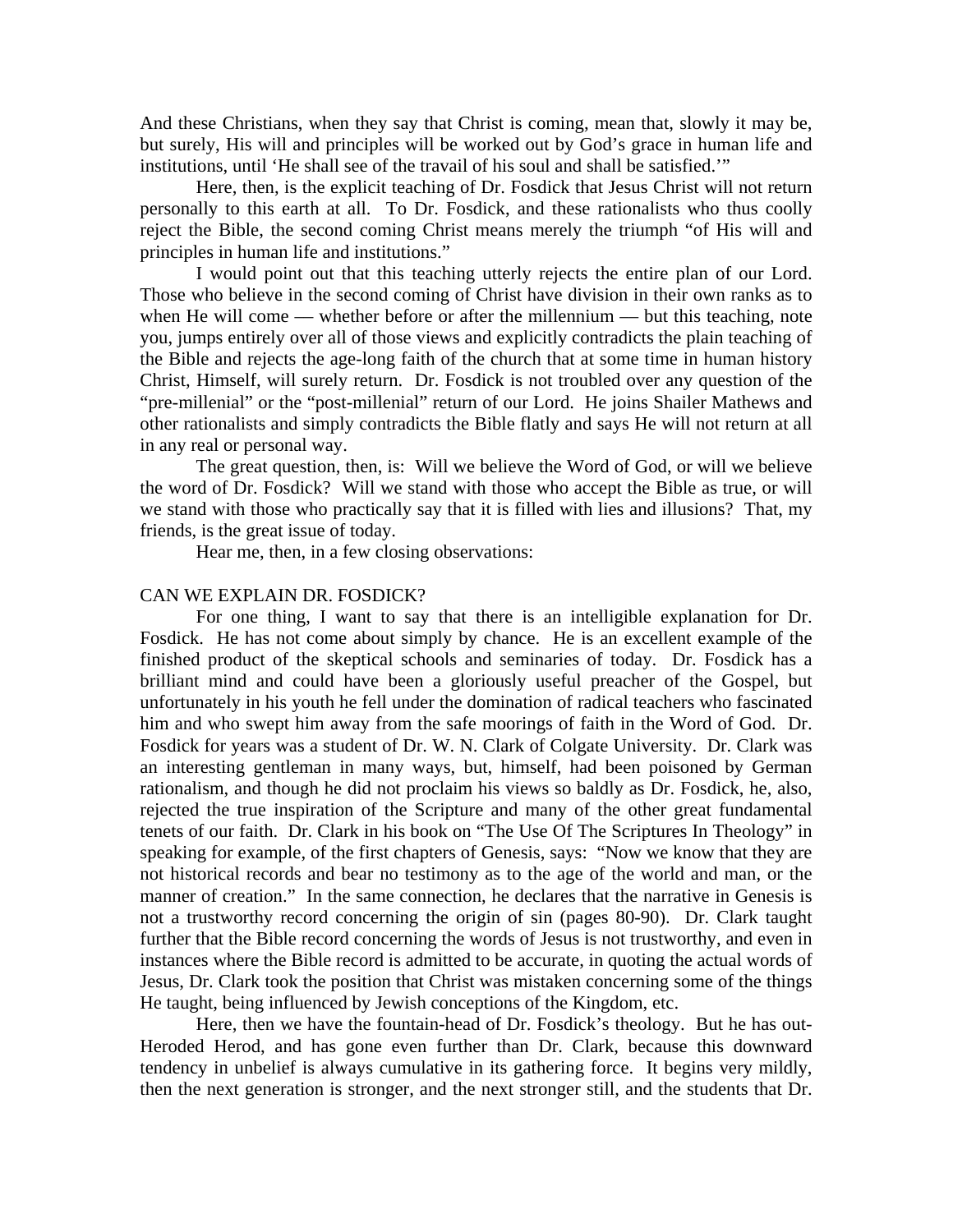Fosdick is teaching in the Union Theological Seminary, therefore, we may expect, will go even further than he has now gone. In fact, I had a concrete illustration of this truth in precisely this connection. A few weeks ago there came to my study here in Calvary Church a young Baptist preacher who was formerly sound in the faith, but he has been, for some time, a student at union Seminary. He told me that he had specialized under Dr. Fosdick, taking everything that he could possible get from him. He admitted to me, in the course of the conversation, that he had completely changed his viewpoint, and was about ready to leave the Baptists and go over to the Unitarians. Well, that is exactly what he ought to do, to be honest and consistent. But, my friends, the pathos and the tragedy of it! In the name of the divine Christ, the Son of God, I cry out in protest against this downward trend in the seminaries today, which, instead of strengthening the convictions of their students, is weakening their confidence in the Bible as God's Word and even wrecking their faith in Jesus Christ, Himself, as the Son of God.

### THE QUESTION OF ETHICS

 There is a further practical observation which I wish to make, and that is that I do not believe that Dr. Fosdick has any ethical right to stand in a great historic Christian pulpit, under the conditions which exist in connection with his present pastorate of the First Presbyterian Church. Dr. Fosdick still announces himself as a Baptist, and his utterances are printed in our own radical denomination organ "THE BAPTIST." Well, if he is a Baptist, he certainly cannot preach Baptist doctrine from a Presbyterian pulpit, nor if he is in any true sense a Baptist can he preach Presbyterian doctrine from his pulpit. What, then, is left to him? Nothing except to preach upon secondary theological questions, social service issues, and general humanitarian betterment.

 It is an utterly anomalous situation, and to be perfectly frank, a mere statement of the conditions proves that it is highly embarrassing to both the Presbyterian and Baptist brotherhoods. If John Know should sit in the First Presbyterian Church and hear a sermon of Dr. Fosdick's, he would either die all over again of apoplexy, or stand up and give expression to such righteous wrath as that before which Queen Mary cringed and wept; and if John the Baptist were to hear Dr. Fosdick preach, he would throw up his hands in inexpressible amazement, and exclaim: "Great heavens, is that one of my sons?"

#### VIOLATES THE PRESBYTERIAN CREED

 I do not wish, my friends, to seem unkind, but the situation demands the same frank and outspoken treatment from the standpoint of orthodoxy and faith that

Dr. Fosdick has exemplified from the standpoint of rationalism and doubt. Dr. Fosdick is one of the pastors of the great historic First Presbyterian Church of this city. The noble Presbyterian Church has a Confession of Faith which has been the bulwark of sound doctrine for ages, and which every minister of the Presbyterian Church and every ordained elder takes a public vow to maintain and sustain. Listen to what this Confession of Faith says upon the inspiration of the Holy Scripture:

 "The authority of the Holy Scripture, for which it ought to be believed and obeyed, dependeth not upon the testimony of any man or church, but wholly upon God (who is truth itself), the author thereof; and therefore it is to be received, because it is the Word of God."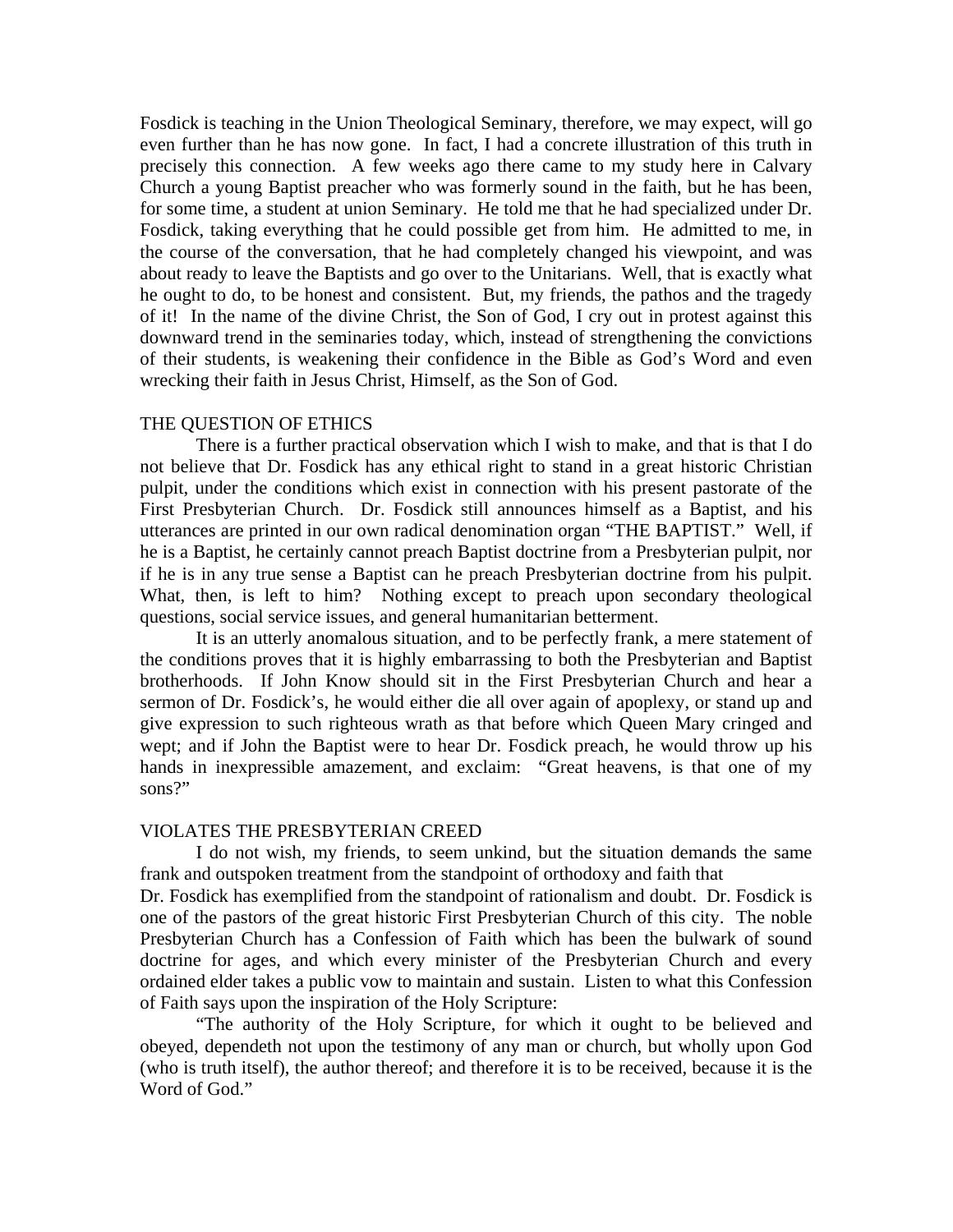The creed of the Presbyterian church says again:

 "Jesus Christ was conceived by the power of the Holy Ghost in the womb of the Virgin Mary, and born of her, yet without sin!"

Listen, again, to what the Presbyterian Confession says on the second coming of Christ:

"Christ is to be exalted in His coming again to judge the world, in that He, who was unjustly judged and condemned by wicked men shall come again at the last day in great power and in the full manifestation of His own glory, and of His Father's with all His holy angels, with a shout, with the voice of the archangel, and with the trump of God, to judge the world in righteousness."

## A PRESBYTERIAN EDITOR ON DR. FOSDICK

 How can Dr. Fosdick reconcile his radical utterances with these tremendous and beautiful statements of Christian truth? Little wonder that the editor of their official organ "THE PRESBYTERIAN," in the issue of Sept.  $7<sup>th</sup>$ , 1922, makes a few remarks on Dr. Fosdick. Speaking under the head "THE LAWLESSNESS OF THE THING," the editor says:

 "Dr. Fosdick takes the same view of the authority of the Bible and of the essential doctrines taught in it and accepted by the church, as did Colonel Robert Ingersoll. They both reject the Old Testament, and rehearse its mistakes. They accept the New Testament in its social teachings of Christ, but reject all of its great fundamentals. Both Dr. Fosdick and Colonel Ingersoll were brought up in the church. The difference between the two is this: When Colonel Ingersoll knew his beliefs were antagonistic to the church, he withdrew and carried on his propaganda independently, accepting the responsibility and maintenance of the same himself. Dr. Fosdick is determined to remain inside the church and fight her by the boring process with in her own walls, and compel the church to maintain him and be responsible for him and his propaganda. Rather than withdraw and follow his own course in his own way and with his own support, he means to stay in the church, and by a bitter fight compel the church to endorse him or exclude him and his followers. How does this differ from the purpose and action of the bandits who force their way into a home and compel its occupants to throw up their hands or yield their property and their lives. In the case of the bandits, the only question is, has the man of the house power to resist? If not, all is lost. If the church has not the power to resist, she, too, will be devastated. Every Sabbath, in the pulpit of the First Presbyterian Church of New York City, both the doctrinal and governmental parts of this constitution are violated. The Constitution of the Presbyterian Church declares that the Scriptures of the Old and New Testament are the only infallible rule of faith and obedience. Dr. Fosdick says they are not infallible, and new knowledge of the twentieth century and the individual religious consciousness are the rule of faith and obedience. The Presbyterian Constitution says: 'Jesus Christ was conceived by the power of the Holy Ghost, in the womb of the Virgin Mary, and born of her, yet without sin.' Dr. Fosdick scorns this, and calls it 'a biological miracle,' and argues that other great teachers were said to have had a virgin birth, and the whole matter is a myth. The Presbytery of New York by its silence violates its own vows and constitution by permitting Dr. Fosdick's infidel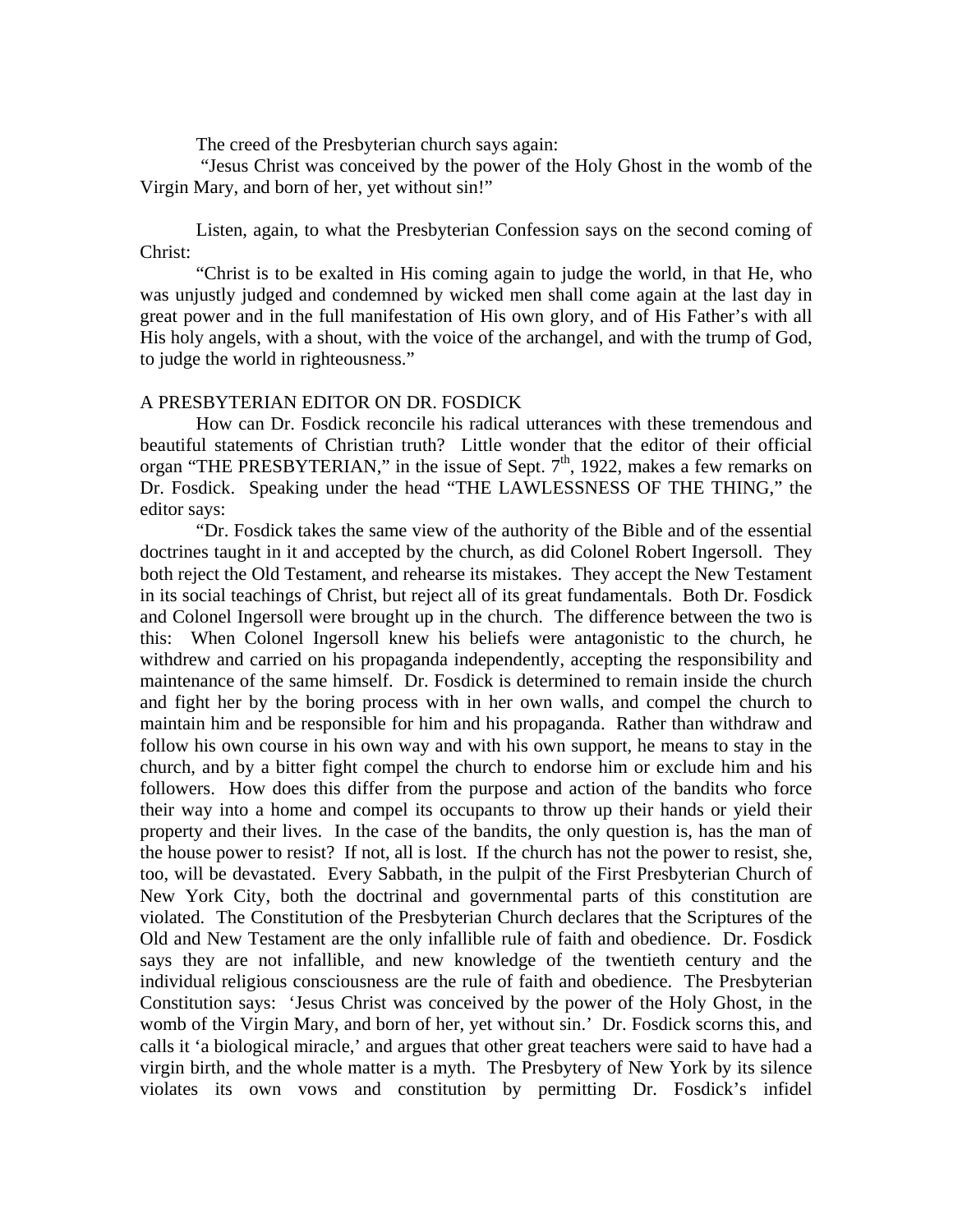pronouncements every Sabbath from the pulpit of one of its leading churches, and that to crowded houses, such as went to hear Colonel Ingersoll when he delivered the same general message. What is all this but concentrated lawlessness, and we ask Dr. Fosdick how, as a professed Christian, a gentleman, and a fair man, he justifies himself in being a party to such violence and lawlessness in this twentieth century?"

### DR. FOSDICK AND THE BAPTISTS

 Since Dr. Fosdick is preaching from a Presbyterian pulpit, I for one, feel that the editor of "THE PRESBYTERIAN" has a perfect right to ask that question; and I think, also, that some Baptist voice has the right ask Dr. Fosdick some questions. I think the time has come when, with the same frankness he displayed on these theological matters, he ought to declare himself upon the question of denominational and church affiliation.

 I read a little while ago an incident telling about a farmer who was driving a pair of old-fashioned horses along the public highway. A new fangled artist was sitting under a tree beside the road painting a landscape. He had his easel, with a large canvass on it, and a gaudy colored umbrella shading him from one side. As he crouched on his stool, with his white shirt shining in the midst of all that blaze of color, and a straw hat topping it off above, he was a startling and unusual sight to the sedate and staid horses of the farmer. So, when they saw him, they began rearing and plunging and standing on their hind legs. The farmer arose and tugged energetically at the reins and called to the horses, but could not quiet them; and then he called out to the artist: "Stand up, dern yuh, and let my critters see what you are!"

 That may be a little rough in its application, but since the time has come when the faith of students for the ministry is being wrecked and churches are being split to pieces by these revolutionary and destructive heresies, we have a right to demand that the radicals shall openly declare themselves, and then that they shall do what they ought to do, in all honesty –– organize their own schools and their own churches for the proclamation of their revolutionary views, and no longer divide and burden the faithful churches of Christ, who want no better belief than the faith once for all delivered to the saints of God.

### A CHALLENGE TO DEBATE

 Speaking, therefore, as a Baptist from a Baptist pulpit, and with the simple desire that the attention of all thoughtful people may be directed to these issues, I take this opportunity to challenge Dr. Fosdick to a public debate. As he seems to hold these revolutionary views in sincerity, he ought to be willing to defend them in public and to answer whatever questions those who still believe the Bible may desire to ask him.

 I have, therefore, written Dr. Fosdick a letter challenging him to a discussion of the following question:

 "RESOLVED, that the Bible is the inspired and authoritative revelation from the living God, and that it teaches the virgin birth, the vicarious atonement, the bodily resurrection, and the visible return of Jesus Christ."

 If Dr. Fosdick accepts this challenge, which I earnestly and sincerely hope he will do, I shall suggest two other discussions to follow, one on this subject: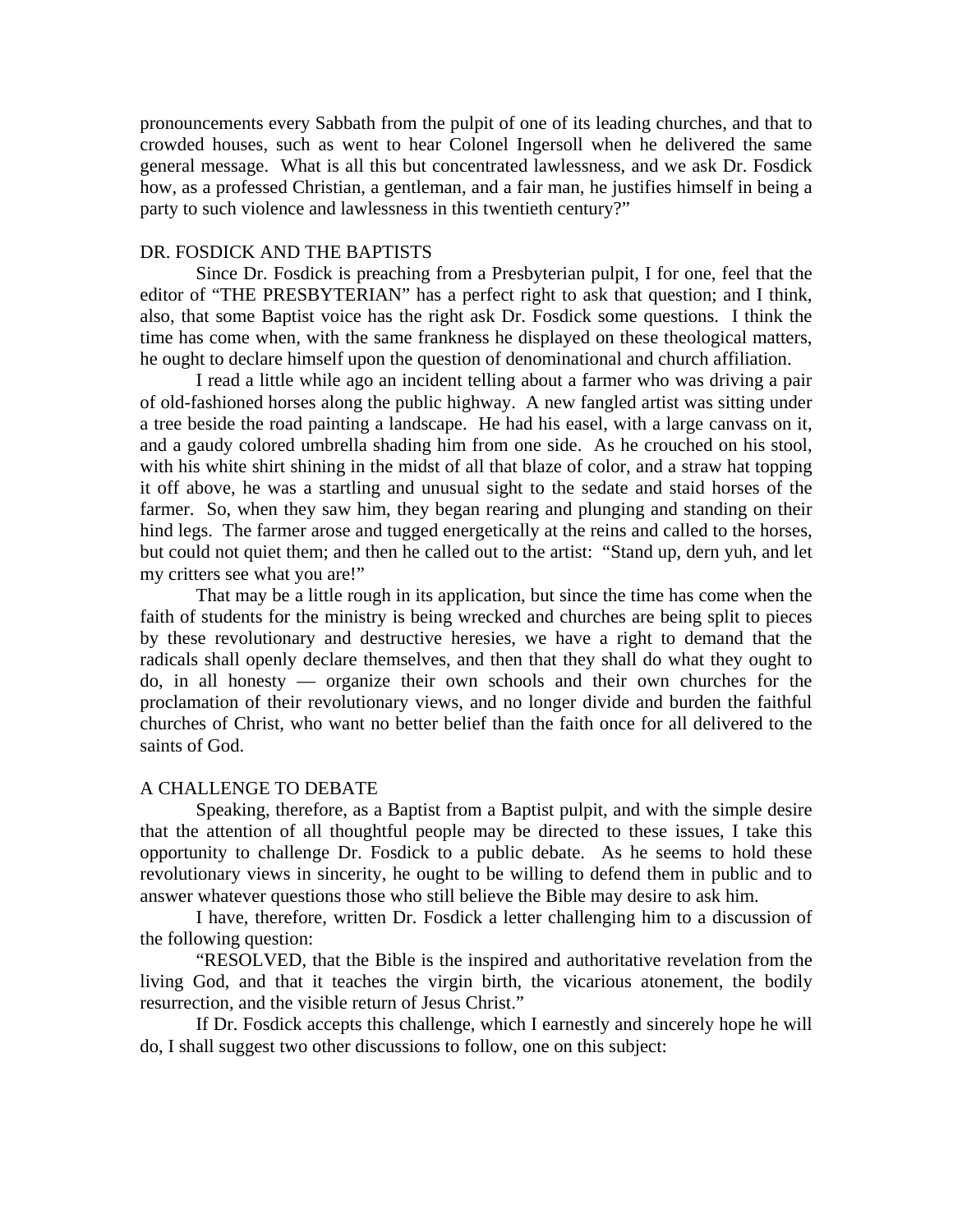"RESOLVED, that the world was created by a personal God, transcendent to the material universe, and not evolved through the chance operation of resident forces within dead matter."

Following that debate there should be still another on this subject:

 "RESOLVED, that man is a creation of the living God and not an evolution from an ape-like beast."

### FUNDAMENTALISTS OR FUNNYMONKEYISTS?

 Dr. Fosdick has raised the question in his sermon: "SHALL THE FUNDAMENTALISTS WIN?" In this last debate I would like to raise the question: "SHALL THE FUNNYMONKEYISTS WIN?" for that is really what the issue of today is: –– Is man a child of God or a descendant of the monkeys? And the Fundamentalists are neither as dangerous nor as amusing to the thoughtful as the Funnymonkeyists!

 I believe the time is ripe for a full and frank discussion of these great questions. This debate can be carried forward upon a plane of high dignity, and with a proper spirit of courtesy, and yet with utmost frankness and the sincere desire that the truth shall triumph. In my letter to Dr. Fosdick extending this challenge, I have suggested that the debate, or debates, be held on Sunday afternoons, either in the Hippodrome, Carnegie Hall, or some other suitable assembly place. I have also suggested that if he would prefer holding the discussion in a church, I will meet him for the first debate in the First Presbyterian Church and then that he can come for the second debate here to Calvary auditorium, and that the third debate can be held upon neutral ground in some other church edifice.

 I stand ready and willing to defend the affirmative of all of these propositions, and I would suggest, as the discussion is to deal with questions of fact and evidence, that we ask three of the learned judges of our city to hear the discussions and to render decision as to which side wins. If the offerings at these meetings exceed the expenses, then I suggest that we send the surplus to the relief of the suffering people of Armenia.

# THE FRUITS OF FAITH

 In closing, my friends, may I call your minds and hearts once more now to the thought of individual responsibility which we all must carry in the face of the tremendous conditions of today. The faith that has redeemed uncounted men and women down the Christian centuries, that has brought guidance in perplexity, light in darkness, comfort in sorrow, and cheer in the solemn presence of death itself; the faith that has brought into being the noble churches that have blessed the children of men, that has touched government with the hand of liberty, that has rendered sacred the marriage vow, and thus laid the foundations of our homes; the faith that has inspired poets and artists and romancers and musicians; the faith that has brought the spirit of brotherhood and charity to at least some sections of the race,  $\frac{1}{1}$  yes, the faith which has touched the darkness and horror of the grave with the glorious light of heaven — this faith is being assailed today almost flippantly and jauntily. Young crusaders of error are breaking their lances upon its shield. And our schools and theological seminaries, instead of deepening the faith and enriching the spiritual lives of their students, in many cases, are blighting their faith and taking away an authoritative Bible and a Divine Christ. Numbers of young men are